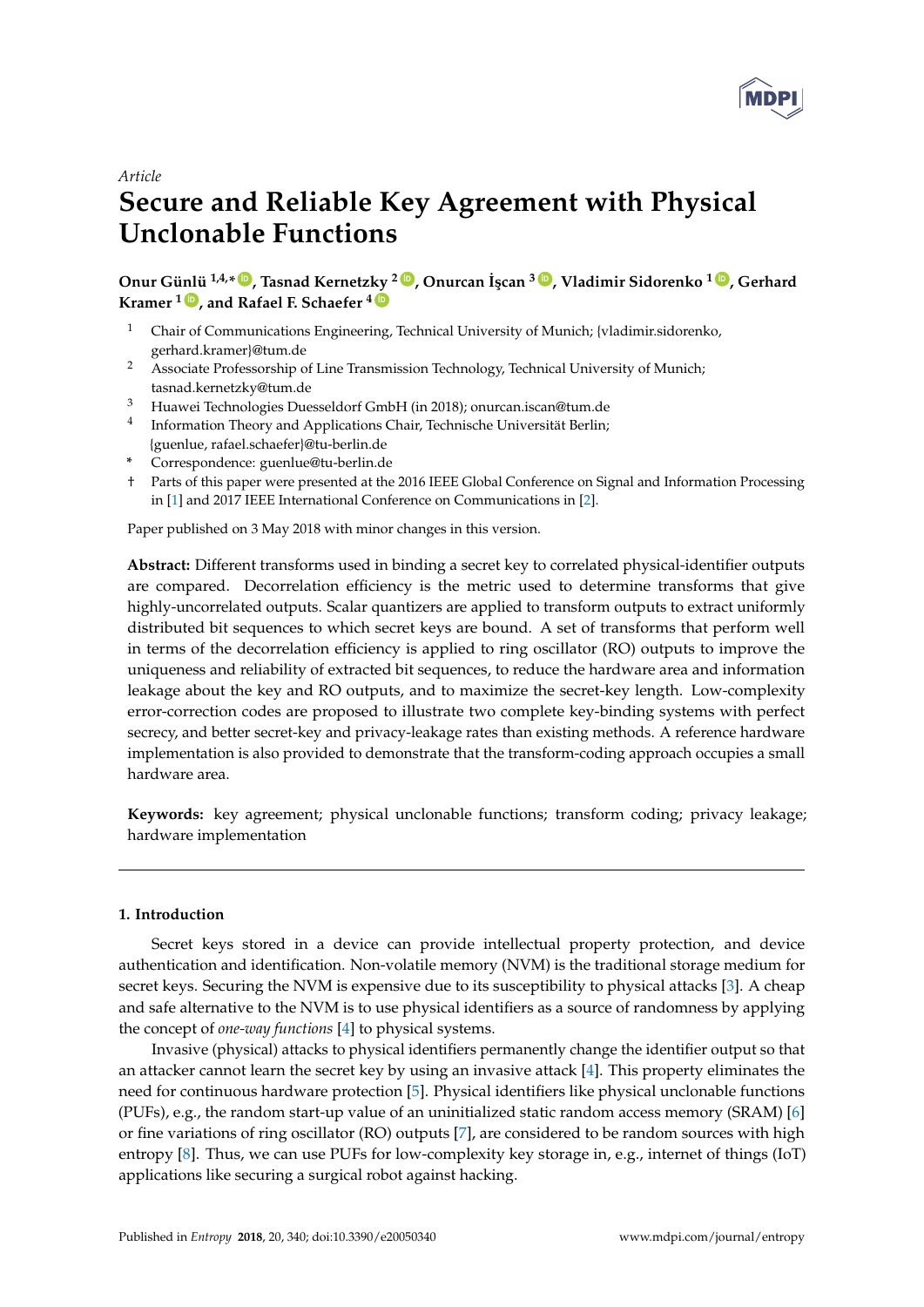There are multiple *key-generation*, or generated-secret (GS), and *key-binding*, or chosen-secret (CS), methods to reconstruct secret keys from noisy PUF outputs, where the key is generated from the PUF outputs or bound to them, respectively. Code-offset fuzzy extractors [\[9\]](#page-16-8) are examples of key-generation methods and the fuzzy commitment scheme [\[10\]](#page-16-9) is a key-binding method. Code constructions based on Wyner-Ziv (WZ) coding are illustrated in [\[11\]](#page-16-10) to asymptotically achieve the information-theoretic limits for the GS and CS models. These constructions might have high complexity, which is undesired for, e.g., IoT applications. In addition, since a key should be stored in a secure database for both models, it is more practical to allow a trusted entity to choose the secret key bound to a PUF output. Thus, in

this paper, we aim at further improving reliability, privacy, secrecy, and hardware cost performance of a transform-coding algorithm, explained next, that is applied to PUF outputs in combination with the fuzzy commitment scheme. PUFs have similar features to biometric identifiers like fingerprints. Both identifier types have correlated and noisy outputs due to surrounding environmental conditions [\[12\]](#page-16-11). Correlation in PUF outputs leaks information about the secret key, which causes *secrecy leakage*, and about the PUF output, causing *privacy leakage* [\[13–](#page-16-12)[15\]](#page-16-13). Moreover, noise reduces reliability of PUF outputs and error-correction codes are needed to satisfy the reliability requirements. The transform-coding

approach [\[16,](#page-16-14)[17\]](#page-16-15) in combination with a set of scalar quantizers has made its way into secret-key binding with continuous-output biometric and physical identifiers, as they allow reducing the output correlation and adjusting the effective noise at the PUF output. For instance, the discrete cosine transform (DCT) is the building block in [\[17\]](#page-16-15) to generate a uniformly distributed bit sequence from RO outputs under varying environmental conditions. Efficient post-processing steps are applied to obtain more reliable PUF outputs rather than changing the hardware architecture, so standard components can be used. This transform-coding approach improves on the existing approaches in terms of the reliability under varying environmental conditions and maximum key length [\[17](#page-16-15)[,18\]](#page-16-16). We apply this algorithm to PUF outputs with further significant improvements by designing the transformation and error-correction steps jointly.

Information-theoretic limits for the fuzzy commitment scheme are given in [\[19\]](#page-16-17). We use these information-theoretic limits to compare error-correction codes proposed for the transform-coding algorithm with the limits. Similar analyses were conducted for biometric identifiers in [\[20\]](#page-16-18), but their assumptions such as independent and identically distributed (i.i.d.) identifier outputs and maximum block-error probability constraint  $P_B = 10^{-2}$  are not realistic. We therefore consider highly correlated RO outputs with the constraint  $P_B \leq 10^{-9}$ , which are realistic for security applications that use PUFs [\[21\]](#page-16-19).

#### *1.1. Summary of Contributions and Organization*

We improve the DCT-based algorithm of [\[17\]](#page-16-15) by using different transforms and reliability metrics. We also propose error-correction codes that achieve better (secret-key, privacy-leakage) rate tuples than previous code designs. A summary of the main contributions is as follows.

- We compare a set of transforms to improve the performance of the transform coding algorithm in terms of the maximum secret-key length, decorrelation efficiency, uniqueness and security of the extracted bit sequence, and computational complexity.
- Two quantization methods with different reliability metrics are proposed to address multiple design objectives for PUFs. One method aims at maximizing the length of the bit sequence extracted from a fixed number of ROs, whereas the second method provides reliability guarantees for each output in the transform domain by fixing the decoding capability of a decoder used for error correction.
- We give a reference hardware design for the transform with the smallest computational complexity, among the set of transforms considered, in combination with the second quantization method to illustrate that our algorithm occupies a small hardware area. Our results are comparable to hardware area results of previous RO PUF designs.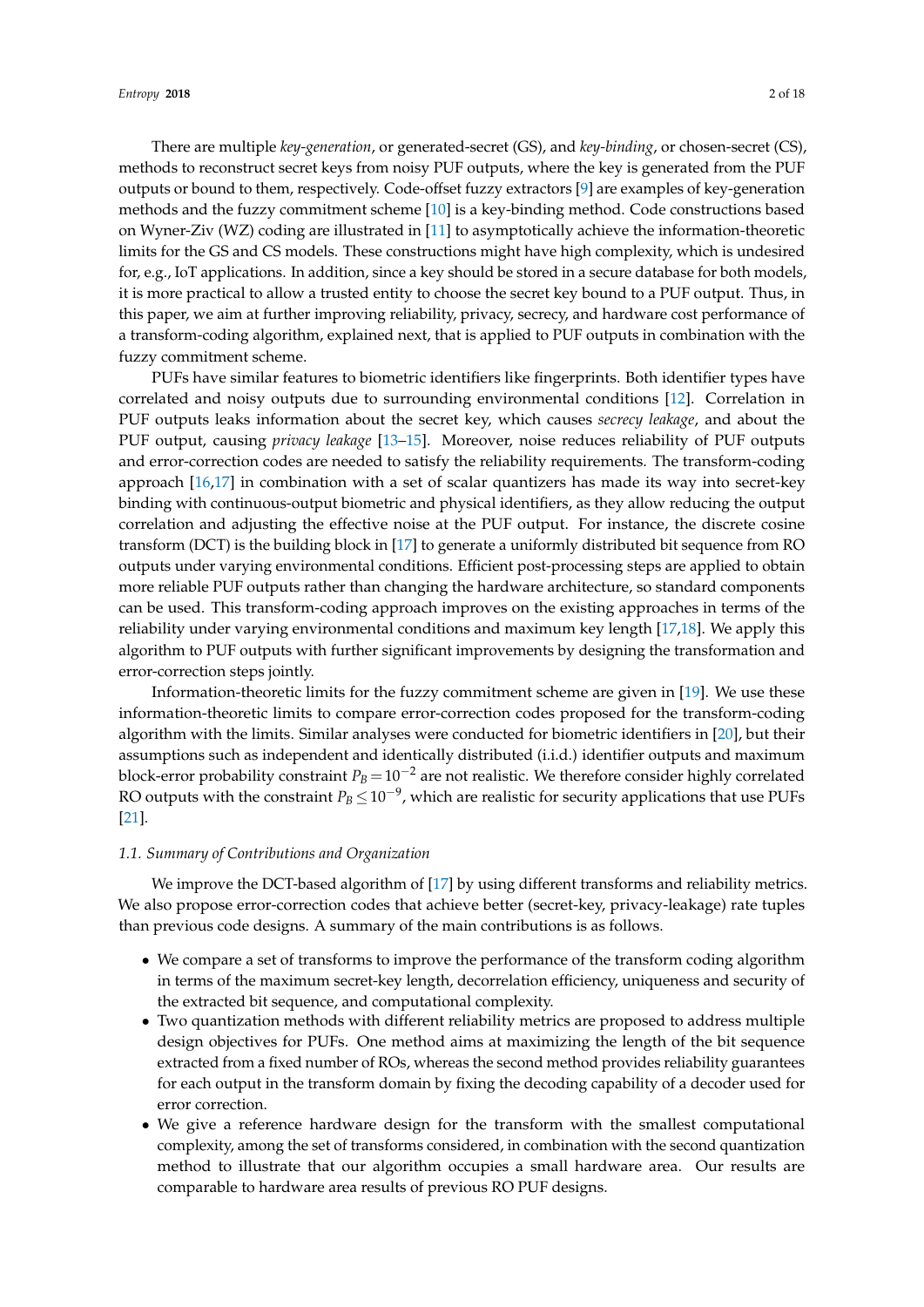• Error-correction codes that satisfy the block-error probability constraints for practical PUF systems are proposed for both quantization methods to illustrate complete key-binding systems with perfect secrecy. The proposed codes operate at better rate tuples than previously proposed codes for the fuzzy commitment scheme. Our quantizer designs also allow us to significantly reduce the gap to the optimal (secret-key, privacy-leakage) rate point achieved by the fuzzy commitment scheme.

This paper is organized as follows. In Section [2,](#page-2-0) we define the fuzzy commitment scheme that uses PUF outputs as the randomness source. The transform-coding algorithm proposed to extract a reliable bit sequence from RO PUFs is explained in Section [3.](#page-4-0) We propose two different quantization methods with different reliability metrics in Section [4.](#page-5-0) In Section [5,](#page-7-0) we illustrate the small hardware area of the proposed algorithm with a reference hardware design, and the gains in terms of reliability, security, and maximum secret-key length as compared to the existing methods. Our proposed error-correction codes, and their secrecy and privacy performance are described in Section [6.](#page-12-0) Section [7](#page-15-0) concludes the paper.

## *1.2. Notation*

Upper case letters represent random variables and lower case letters their realizations. A letter with superscript denotes a string of variables, e.g.,  $X^N \! = \! X_1 \dots X_i \dots X_N$ , and a subscript denotes the position of a variable in the string. A random variable *X* has probability mass *P<sup>X</sup>* or probability density  $f_X$ . Calligraphic letters such as  $\mathcal X$  denote sets, and set sizes are denoted as  $|\mathcal X|$ . Bold letters such as **H** represent matrices. Enc(·) is an encoder mapping and Dec(·) is a decoder mapping.  $X - Y - Z$ indicates a Markov chain.  $H_b(x) = -x \log_2 x - (1-x) \log_2(1-x)$  is the binary entropy function. The *\**-operator is defined as  $p * x = p(1-x) + (1-p)x$ . The operator ⊕ represents the element-wise modulo-2 summation. A binary symmetric channel (BSC) with crossover probability *p* is denoted by BSC(p).  $X^n \sim \text{Bern}^n(\alpha)$  denotes that  $X^n$  is an i.i.d. binary sequence of random variables with  $Pr[X_i = 1] = \alpha$  for  $i = 1, 2, ..., n$ . Unif  $[1:|\mathcal{X}|]$  represents a uniform distribution over the integers from 1 to  $|\mathcal{X}|$ . A linear error-correction code C with parameters  $(n, k, d)$  has block length *n*, dimension *k*, and minimum distance *d* so that it can correct up to  $\lfloor \frac{d-1}{2} \rfloor$  errors. .

## <span id="page-2-0"></span>**2. System Model and the Fuzzy Commitment Scheme**

Consider a RO as a source that generates a symbol  $\tilde{x}$ . Systematic variations in RO outputs in a two-dimensional array are less than the systematic variations in one-dimensional ROs [\[22\]](#page-17-0). We thus consider a two-dimensional RO array of size  $L = r \times c$  and represent the array as a vector random variable  $\widetilde{X}^L$ . Suppose there is a single *PUF circuit*, i.e., a single two-dimensional RO array, in each device with the same circuit design, and it emits an output  $\widetilde{X}^L$  according to a probability density  $f_{\widetilde{X}^L}$ . Each RO output is disturbed by mutually-independent additive white Gaussian noise (AWGN) and the vector noise is denoted as  $\widetilde{Z}^L$ . Define the noisy RO outputs as  $\widetilde{Y}^L = \widetilde{X}^L + \widetilde{Z}^L$ . Observe that  $\widetilde{X}^L$ and  $\tilde{Y}^L$  are correlated. A secret key can thus be agreed by using these outputs of the same RO array [\[13](#page-16-12)[,14](#page-16-20)[,23,](#page-17-1)[24\]](#page-17-2).

One needs to extract random sequences with i.i.d. symbols from  $\widetilde{X}^L$  and  $\widetilde{Y}^L$  to employ available information-theoretic results for secret-key binding with identifiers. We propose an algorithm that extracts nearly i.i.d. binary and uniformly distributed random vectors  $(X^N, Y^N)$  from  $\widetilde{X}^L$  and  $\widetilde{Y}^L$ , respectively. For such  $X^N$  and  $Y^N$ , we can define a binary error vector as  $E^N\!=\!X^N\!\oplus\!Y^N.$  The random sequence *E <sup>N</sup>* corresponds to a sequence of i.i.d. Bernoulli random variables with parameter *p*, i.e.,  $E^N$  ∼ Bern<sup>*n*</sup>(*p*). The channel  $P_{Y|X}$  is thus a BSC(*p*).

The fuzzy commitment scheme reconstructs a secret key by using correlated random variables without leaking any information about the secret key [\[10\]](#page-16-9). The fuzzy commitment scheme is depicted in Fig. [1,](#page-3-0) where an encoder Enc embeds a secret key, uniformly distributed according to Unif  $[1:|\mathcal{S}|]$ , into a binary codeword  $C^N$  that is added modulo-2 to the binary PUF-output sequence  $X^N$  during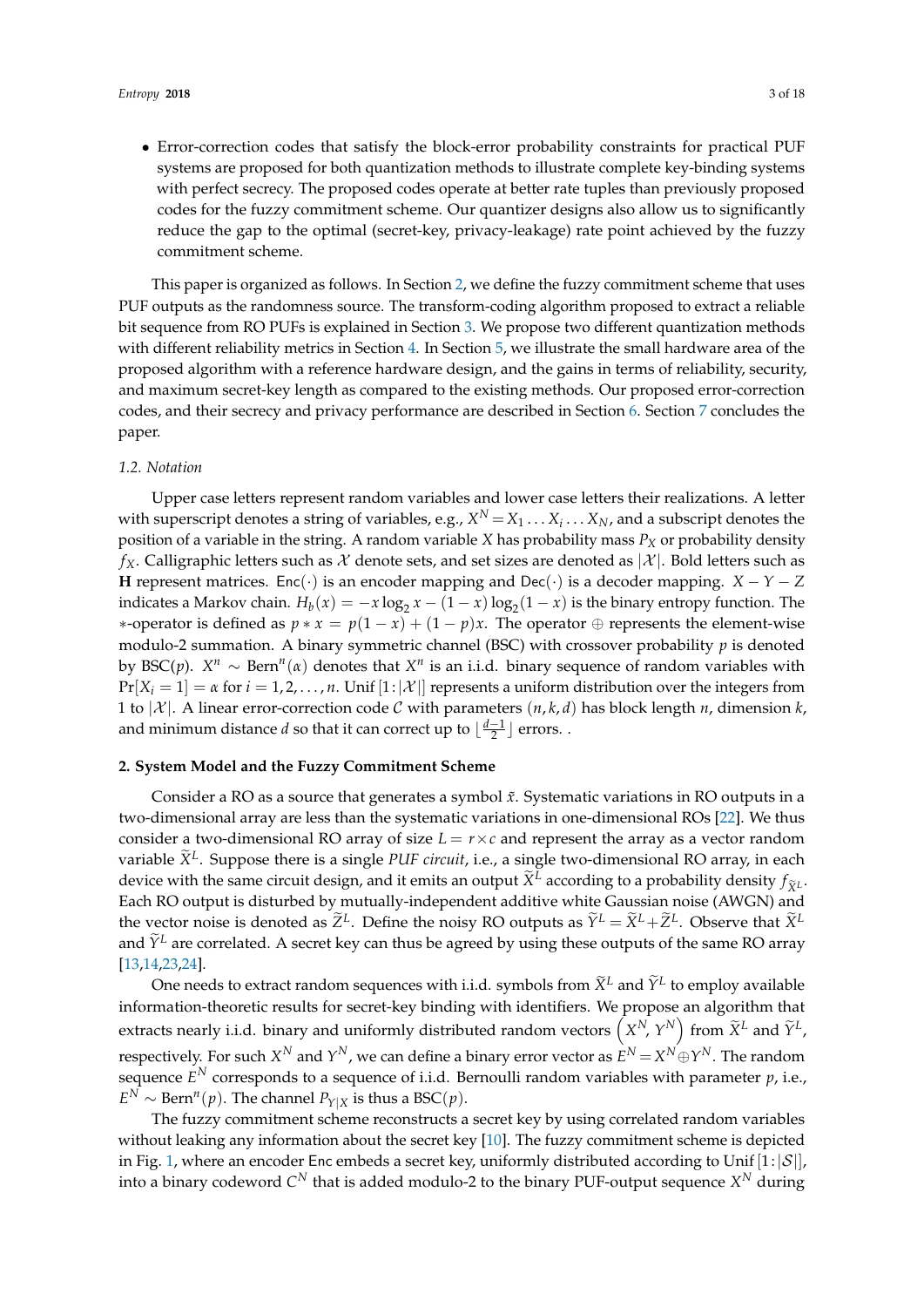<span id="page-3-0"></span>

**Figure 1.** The fuzzy commitment scheme.

enrollment. The resulting sequence is the public helper data *M*, which is sent through an authenticated and noiseless channel. The modulo-2 sum of the helper data  $M$  and  $Y^N$  gives the result

$$
R^N = M \oplus Y^N = C^N \oplus E^N \tag{1}
$$

which is later mapped to an estimate  $\hat{S}$  of the secret key by the decoder Dec during reconstruction.

**Definition 1.** *A secret-key vs. privacy-leakage rate pair* (*R<sup>s</sup> , Rl*) *is achievable by the fuzzy commitment scheme with perfect secrecy, i.e., zero secrecy leakage, if, given any e*>0*, there is some N* ≥1 *and an encoder and decoder for which*  $R_s = \frac{\log_2 |\mathcal{S}|}{N}$  $\frac{M}{N}$  and

$$
\Pr[S \neq \hat{S}] \le \epsilon \qquad \qquad (reliability) \tag{2}
$$

$$
I(S; M) = 0
$$
 (perfect secrecy) (3)

<span id="page-3-1"></span>
$$
\frac{1}{N}I(X^N;M) \le R_l + \epsilon \qquad ( \text{ privacy}). \tag{4}
$$

**Theorem 1** ([\[19\]](#page-16-17))**.** *The achievable secret-key vs. privacy-leakage rate region for the fuzzy commitment scheme with a channel PY*|*<sup>X</sup> that is a BSC*(*p*)*, uniformly distributed X and Y, and zero secrecy leakage is*

<span id="page-3-2"></span>
$$
\mathcal{R} = \{ (R_s, R_l) : 0 \le R_s \le 1 - H_b(p), \quad R_l \ge 1 - R_s \}. \tag{5}
$$

The region  $R$  suggests that any (secret-key, privacy-leakage) rate pair that sums up to  $1$ bit/source-bit is achievable with the constraint that the secret-key rate is at most the channel capacity of the BSC. Furthermore, smaller secret-key rates and greater privacy-leakage rates than these rates are also achievable.

The fuzzy commitment scheme is a particular realization of the CS model. The region  $\mathcal{R}_{cs}$  of all achievable (secret-key, privacy-leakage) rate pairs for the CS model with a negligible secrecy-leakage rate, where a generic encoder is used to confidentially transmit an embedded secret key to a decoder that observes  $Y^N$  and the helper data *M*, is given in [\[13\]](#page-16-12) as

$$
\mathcal{R}_{\text{cs}} = \bigcup_{P_{U|X}} \left\{ (R_s, R_l) \colon \quad 0 \le R_s \le I(U;Y), \quad R_l \ge I(U;X) - I(U;Y) \right\} \tag{6}
$$

where  $U - X - Y$  forms a Markov chain and the alphabet  $U$  of the auxiliary random variable  $U$ can be limited to have the size  $|U| \leq |X| + 1$ . The fuzzy commitment scheme is optimal, i.e., it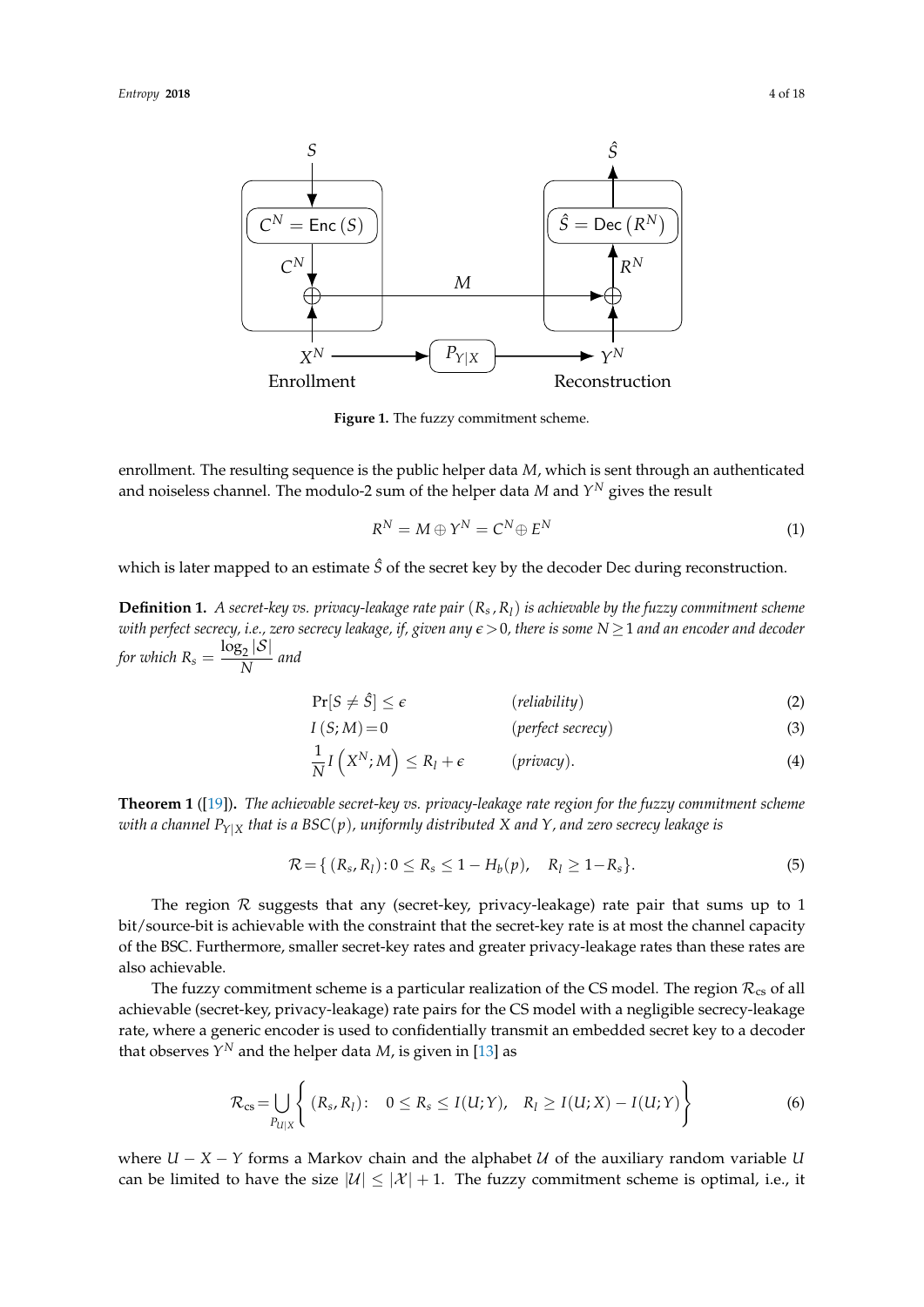<span id="page-4-1"></span>

**Figure 2.** Transform-coding steps.

achieves a boundary point of  $\mathcal{R}_{cs}$ , for a BSC  $P_{Y|X}$  with crossover probability *p*, only at the point  $(R_s^*, R_l^*) = (1 - H_b(p), H_b(p))$  [\[19\]](#page-16-17). This point corresponds to the highest achievable secret-key rate. Note that the region  $\mathcal{R}_{cs}$  gives an outer bound for the perfect-secrecy case (see [\[13\]](#page-16-12) for discussions).

#### <span id="page-4-0"></span>**3. Transform Coding Steps**

The aim of transform coding is to reduce the correlations between RO outputs by using a linear transformation. We propose a transform-coding algorithm that extends the work in [\[16\]](#page-16-14) and [\[17\]](#page-16-15). Optimizations of the quantization and error-correction parameters to maximize the security and reliability performance, and a simple method to decrease storage are its main steps. The output of these post-processing steps is a bit sequence  $X^N$  (or its noisy version  $Y^N$ ) used in the fuzzy commitment scheme. We consider the same post-processing steps for the enrollment and reconstruction with the exception that during enrollment the design parameters are determined by the device manufacturer depending on the source statistics. It thus suffices to discuss only the enrollment steps. Fig. [2](#page-4-1) shows the post-processing steps that include transformation, histogram equalization, quantization, bit assignment, and bit-sequence concatenation.

RO outputs  $\widetilde{X}^L$  in an array are correlated due to, e.g., the surrounding logic [\[25\]](#page-17-3). A transform  $T_{r\times c}(\cdot)$  of size  $r \times c$  is applied to an array of RO outputs to reduce correlations. Decorrelation performance of a transform depends on the source statistics. We model each output *T* in the transform domain, called *transform coefficient*, obtained from a RO-output dataset in [\[26\]](#page-17-4) by using the corrected Akaike information criterion (AICc) [\[27\]](#page-17-5) and the Bayesian information criterion (BIC) [\[28\]](#page-17-6). These criteria suggest that a Gaussian distribution can be fitted to each transform coefficient *T* for the discrete cosine transform (DCT), discrete Walsh-Hadamard transform (DWHT), discrete Haar transform (DHT), and Karhunen-Loève transform (KLT), which are common transforms considered in the literature for image processing, digital watermarking, etc. [\[29\]](#page-17-7). We use maximum-likelihood estimation [\[30\]](#page-17-8) to derive unbiased estimates for the parameters of Gaussian distributions.

The histogram equalization step in Fig. [2](#page-4-1) converts the probability density of the *i*-th coefficient *T*<sub>*i*</sub> into a standard normal distribution such that  $\hat{T}_i = \frac{T_i - \mu_i}{\sigma_i}$  $\frac{\mu_i}{\sigma_i}$ , where  $\mu_i$  is the mean and  $\sigma_i$  is the standard deviation of the *i*-th transform coefficient for all *i* = 1, 2, . . . , *L*. Quantization steps for all transform coefficients are thus the same. Without histogram equalization, we need a different quantizer for each transform coefficient. Therefore, the histogram equalization step reduces the storage for the quantization steps. Transformed and equalized coefficients  $T_i$  are independent if the transform  $T_{r \times c}(\cdot)$  decorrelates the RO outputs perfectly and the transform coefficients  $T_i$  are jointly Gaussian. One can thus use a scalar quantizer for all coefficients without a performance loss. We propose scalar quantizer and bit extraction methods that satisfy the security and reliability requirements of the fuzzy commitment scheme with the independence assumption, in combination with a correlation-thresholding approach, as discussed below.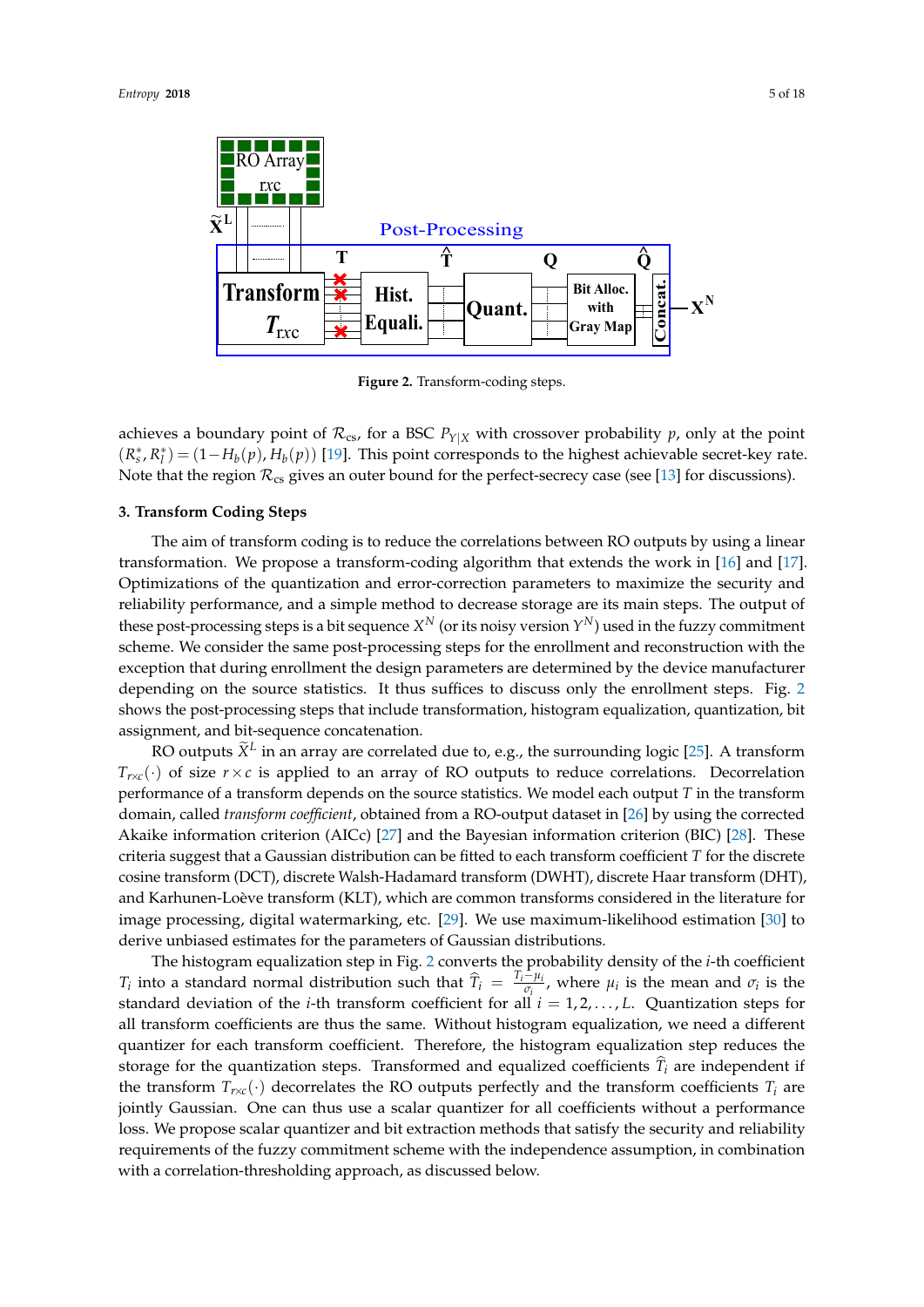## <span id="page-5-0"></span>**4. Quantizer and Code Designs**

The aim of the post-processing steps in Fig. [2](#page-4-1) is to extract a uniformly-random bit sequence  $X^N$ . We use a quantizer  $Q(\cdot)$  with quantization-interval values  $k = 1, 2, \cdots, 2^{K_i}$ , where  $K_i$  is the number of bits we extract from the *i*-th coefficient  $T_i$  for  $i = 1, 2, ..., L$ . We have

<span id="page-5-1"></span>
$$
Q(\hat{t}_i) = k \quad \text{if} \quad b_{k-1} < \hat{t}_i \le b_k \tag{7}
$$

and we choose  $b_k = \Phi^{-1} \left( \frac{k}{2^k} \right)$ 2 *Ki* ), where  $\Phi^{-1}(\cdot)$  is the quantile function of the standard normal distribution. The quantizer output *k* is assigned to a bit sequence of length *K<sup>i</sup>* . The chosen permutation of assigned bit sequences does not affect the security performance. However, the most likely error event when we quantize  $T_i$  is a jump to a neighboring quantization step due to zero-mean noise. We thus apply a Gray mapping when we assign bit sequences of length  $K_i$  to the integers  $k = 1, 2, \ldots, 2^{K_i}$ so that neighboring bit sequences change only in one bit position.

We next propose two different reliability metrics for joint quantizer and code designs. The first metric results in BSC measurements of each extracted bit with approximately the same crossover probability. This method extracts a different number of bits from each transform coefficient. The code design is then done for a fixed crossover probability of the BSCs. The second method fixes the maximum number of erroneous transform coefficients and considers an error-correction code that can correct all error patterns with up to a fixed number of errors.

#### <span id="page-5-2"></span>*4.1. Quantizer Design with Fixed Measurement Channels*

Observe that with the quantizer in  $(7)$  and a Gray mapping, one can model the channel between a bit extracted from the enrollment outputs  $\widetilde{X}^L$  and the corresponding bit extracted from the reconstruction outputs  $\widetilde{Y}^L$  as a BSC with a fixed average crossover probability  $p_b$ . Our algorithm thus fixes an average crossover probability  $p<sub>b</sub>$  such that the error-correction step in the fuzzy commitment scheme can satisfy the maximum block-error probability of  $10^{-9}$ . The algorithm enforces that each output  $\hat{t}_i$  results in an average bit error probability as close as possible to, but not greater than,  $p_b$ by adapting the number of bits  $K_i(p_b)$  extracted from the *i*-th coefficient  $T_i$  for all  $i = 1, 2, ..., L$ . We use the *average fractional Hamming distance D*(*K*) between the quantization intervals assigned to the original and noisy coefficients as a metric to determine  $K_i(p_b)$ . Define

$$
D_i(K) = \frac{1}{K} \int_{-\infty}^{\infty} \int_{-\infty}^{\infty} \left( \sum_{k=1}^{2^K} \Pr[Q(\hat{t} + \hat{n}) = k] \text{HD}_k(\hat{t}) \right) \cdot f_{\widehat{T}_i}(\hat{t}) f_{\widehat{N}_i}(\hat{n}) \text{d}\hat{t} \text{d}\hat{n}
$$
(8)

where  $HD_k(\hat{t})$  is the Hamming distance between the bit sequences assigned to the *k*-th quantization interval and to the interval  $Q(\hat{t})$ , and  $\hat{N}_i$  represents the Gaussian noise in the *i*-th coefficient after histogram equalization. We then determine  $K_i(p_b)$  as the greatest number of bits  $K$  such that  $D_i(K)$   $\leq$ *pb* .

The first coefficient, i.e., DC coefficient,  $T_1$  is not used since its value is a scaled version of the mean of the RO outputs in the array, which is generally known by an eavesdropper. Ambient-temperature and supply-voltage variations have a highly-linear effect on the RO outputs, so the DC coefficient is the most affected coefficient, which is another reason not to use the DC coefficient [\[18\]](#page-16-16). Therefore, the total number  $N(p_b)$  of extracted bits from all transform coefficients for a fixed  $p_b$  is

<span id="page-5-3"></span>
$$
N(p_b) = \sum_{i=2}^{L} K_i(p_b).
$$
 (9)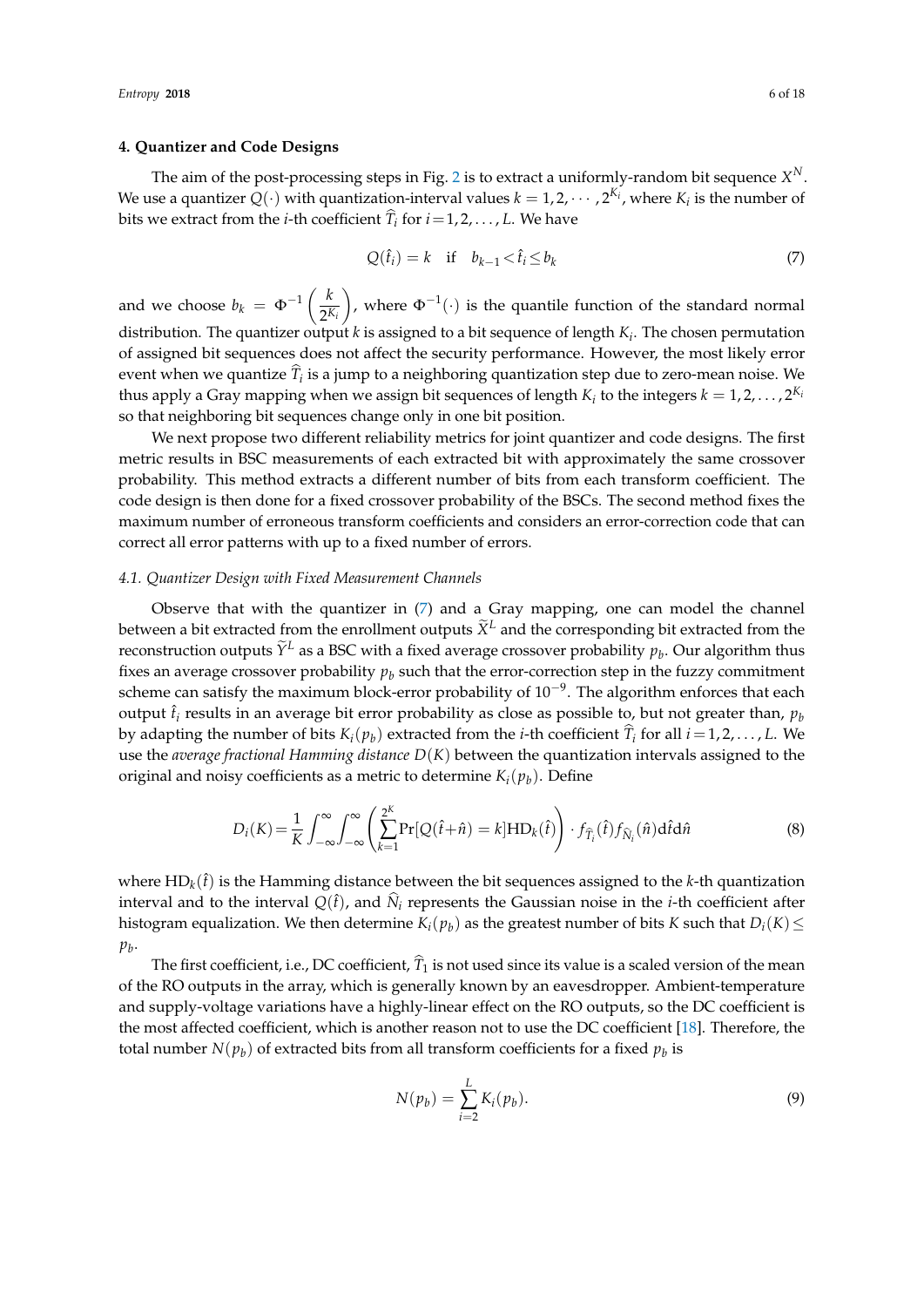We calculate the maximum secret-key length  $S_{\text{max}}$  by using [\(5\)](#page-3-1) for a BSC( $p_b$ ) with the maximum secret-key rate  $R_s^*$  = 1 $-H_b(p_b)$  as

<span id="page-6-1"></span>
$$
S_{\text{max}} = (1 - H_b(p_b)) \cdot N(p_b)
$$
\n(10)

which is used to compare different transforms and to decide whether one can use an RO PUF with fixed number of ROs and  $p_b$  for secret-key binding. For instance, for the advanced encryption standard (AES), the minimum secret-key length is 128 bits. However, the rate region R in [\(5\)](#page-3-1) is valid for large *N*. One thus needs to consider the rate loss due to a finite block length for a system design.

## <span id="page-6-0"></span>*4.2. Quantizer Design with Fixed Number of Errors*

We now propose a *conservative* approach, based on the assumption that either all bits extracted from a transform coefficient are correct or they all flip, to provide reliability guarantees. The correctness probability  $P_c$  of a transform coefficient is defined to be the probability that all bits associated with this coefficient are correct. We use this metric to determine the number of bits extracted from each coefficient such that there is an encoder and a bounded minimum distance decoder (BMDD) that satisfy the block-error probability constraint  $P_B \leq 10^{-9}$ . This approach results in reliability guarantees for the random-output RO arrays.

For a *K*-bit quantizer and the quantization boundaries  $b_k$  as in [\(7\)](#page-5-1) for an equalized (i.e., standard) Gaussian transform coefficient  $\hat{T}$ , we obtain the correctness probability

<span id="page-6-2"></span>
$$
P_c(K) = \sum_{k=0}^{2^K - 1} \int_{b_k}^{b_{k+1}} \left[ Q\left(\frac{b_k - \hat{t}}{\sigma_{\hat{n}}} \right) - Q\left(\frac{b_{k+1} - \hat{t}}{\sigma_{\hat{n}}} \right) \right] f_{\hat{T}}(\hat{t}) d\hat{t}
$$
(11)

where  $\sigma_h^2$  is the noise variance and  $f_{\hat{T}}$  is the probability density of the standard Gaussian distribution.

Suppose our channel decoder can correct all errors in up to C<sub>max</sub> transform coefficients. Suppose further that coefficient errors occur independently and that the correctness probability *Pc*,*i*(*K*) of the *i*-th coefficient  $\hat{T}_i$  for  $i = 1, 2, ..., L$  is at least  $\overline{P}_c(C_{\text{max}})$ . A sufficient condition for satisfying the block-error probability constraint *P<sup>B</sup>* ≤10−<sup>9</sup> is that *Pc*(*C*max) satisfies the inequality

$$
\sum_{c=C_{\text{max}}+1}^{L} {L \choose c} (1-\overline{P}_c(C_{\text{max}}))^c \overline{P}_c(C_{\text{max}})^{L-c} \le 10^{-9}.
$$
\n(12)

We thus determine the number *K<sup>i</sup>* of bits extracted from the *i*-th transform coefficient as the maximum value *K* such that  $P_{c,i}(K) \ge \bar{P}_c(C_{\text{max}})$ . Similar to Section [4.1,](#page-5-2) we choose  $K_1 = 0$  so that the total number *N*(*C*max) of extracted bits is

<span id="page-6-4"></span><span id="page-6-3"></span>
$$
N(C_{\text{max}}) = \sum_{i=2}^{L} K_i.
$$
\n(13)

In the worst case, the coefficients in error are the coefficients from which the greatest number of bits is extracted. We sort the numbers *K<sup>i</sup>* of bits extracted from all coefficients in descending order such that  $K_i' \geq K_{i+1}'$  for all  $i = 1, 2, \ldots, L-1$ . The channel decoder thus must be able to correct up to

<span id="page-6-5"></span>
$$
e(C_{\text{max}}) = \sum_{i=1}^{C_{\text{max}}} K'_i
$$
 (14)

bit errors, which can be satisfied by using a block code with minimum distance  $d_{min} \ge 2e(C_{max})+1$ .

Suppose a key bound to physical identifiers in a device is used in the AES with a uniformly-distributed secret-key with a length of 128 bits. The block code used in the fuzzy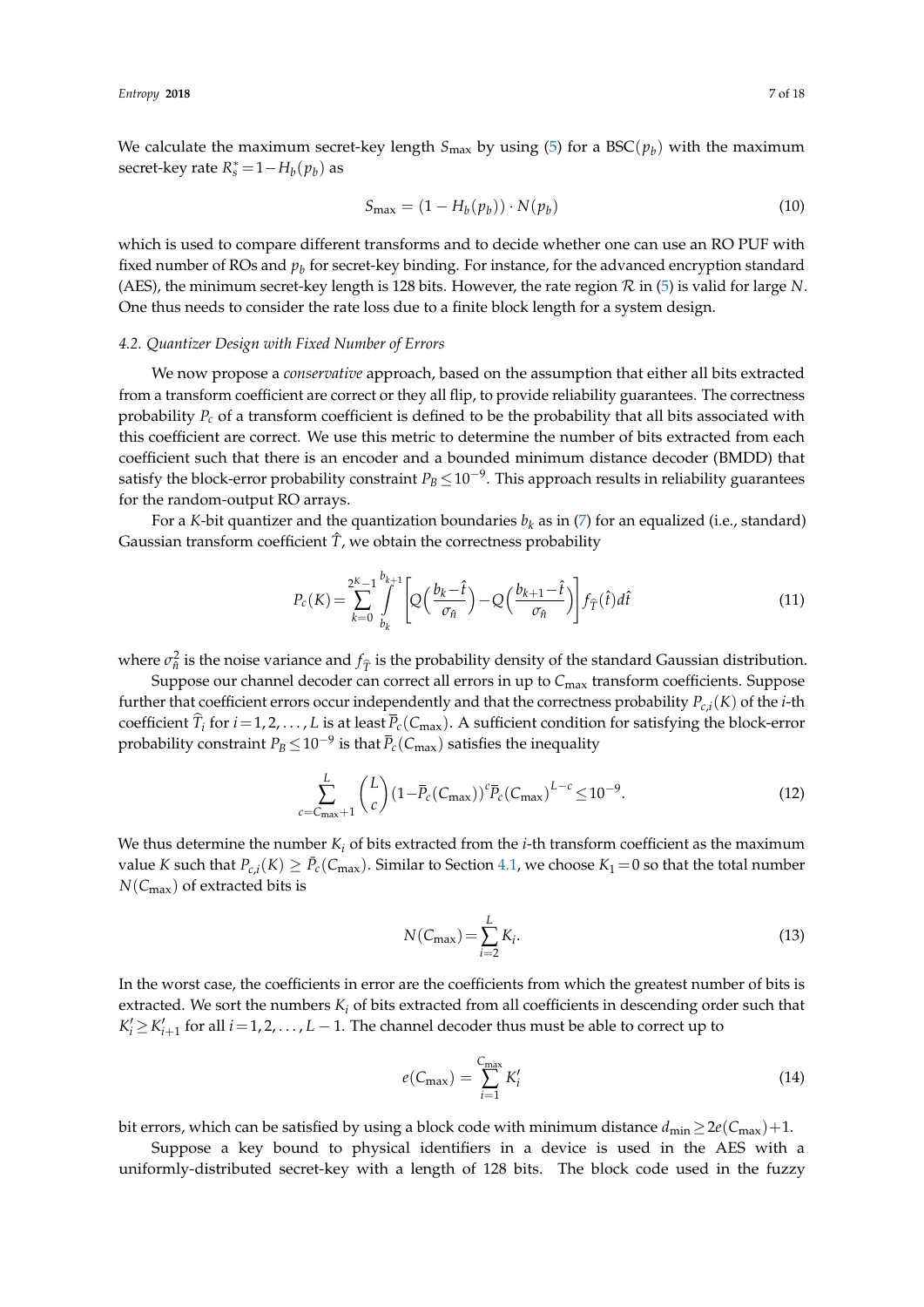|                             |        | <b>DWHT</b> | <b>DHT</b> |
|-----------------------------|--------|-------------|------------|
| $\eta_c$ for $8 \times 8$   | 0.9978 | 0.9977      | 0.9978     |
| $\eta_c$ for $16 \times 16$ | 0.9987 | 0.9988      | 0.9986     |

**Table 1.** The average RO output decorrelation-efficiency results.

<span id="page-7-1"></span>commitment scheme should thus have a code length of at most  $N(C_{\text{max}})$  bits, code dimension of at least 128 bits, and minimum distance of  $d_{\text{min}} \geq 2e(C_{\text{max}}) + 1$  for a fixed  $C_{\text{max}}$ . The code rate should be as high as possible to operate close to the optimal (secret-key, privacy-leakage) rate point of the fuzzy commitment scheme. This optimization problem is hard to solve. We illustrate by an exhaustive search over a set of *C*max values and over a selection of algebraic codes that there is a channel code that satisfies these constraints with a reliability guarantee for each extracted bit. Restricting our search to codes that admit low-complexity encoders and decoders is desired for IoT applications, for which complexity is the bottleneck.

Note that the listed conditions are conservative. For a given transform coefficient, the correctness probability can be significantly greater than the correctness threshold *Pc*(*C*max). Secondly, due to Gray mapping, it is more likely that less than *K<sup>i</sup>* bits are in error when the *i*-th coefficient is erroneous. Thirdly, it is also unlikely that the bit errors always occur in the transform coefficients from which the greatest number of bits is extracted. Therefore, even if a channel code cannot correct all error patterns with up to  $e(C_{\text{max}})$  errors, it can still be the case that the block-error probability constraint is satisfied. We illustrate such a case in the next section.

#### <span id="page-7-0"></span>**5. Performance Evaluations**

Suppose the device output  $\tilde{X}^L$  is a vector random variable with the autocovariance matrix  $\mathbf{C}_{\tilde{X}\tilde{X}}$ . Consider RO arrays of sizes  $8\times 8$  and  $16\times 16$ . Autocovariance matrix elements of such RO array outputs and noise are estimated from the dataset in [\[26\]](#page-17-4). We compare the DCT, DWHT, DHT, and KLT in terms of their decorrelation efficiency, maximum secret-key length, complexity, uniqueness, and security.

## *5.1. Decorrelation Performance*

One should eliminate correlations between the RO outputs and make them independent to extract uniform bit sequences by treating each transform coefficient separately. We use the *decorrelation efficiency*  $\eta_c$  [\[31\]](#page-17-9) as a decorrelation performance metric. Consider the autocovariance matrix  $C_{TT}$  of the transform coefficients, so  $\eta_c$  of a transform is

$$
\eta_c = 1 - \frac{\sum_{a=0}^{L} \sum_{b=0}^{L} |\mathbf{C}_{\mathbf{TT}}(a, b)| \mathbb{1}\{a \neq b\}}{\sum_{a=0}^{L} \sum_{b=0}^{L} |\mathbf{C}_{\widetilde{\mathbf{X}}}\widetilde{\mathbf{X}}(a, b)| \mathbb{1}\{a \neq b\}}
$$
(15)

where the indicator function  $1{a \neq b}$  takes on the value 1 if  $a \neq b$  and 0 otherwise. The decorrelation efficiency of the KLT is 1, which is optimal [\[31\]](#page-17-9). We list the average decorrelation efficiency results of other transforms in Table [1.](#page-7-1) All transforms have similar and good decorrelation efficiency performance for the RO outputs in the dataset in [\[26\]](#page-17-4). The DCT and DHT have the highest efficiency for  $8 \times 8$  RO arrays, whereas for  $16\times16$  $16\times16$  RO arrays, the best transform is the DWHT. Table 1 indicates that increasing the array size improves *ηc*.

#### *5.2. Maximum Secret-key Length*

The maximum number of bits extracted with the method given in Section [4.2](#page-6-0) depends on the fixed number of transform coefficients that are in error. Moreover, the method uses a conservative metric. However, for the method given in Section [4.1,](#page-5-2) we can optimize the number of bits extracted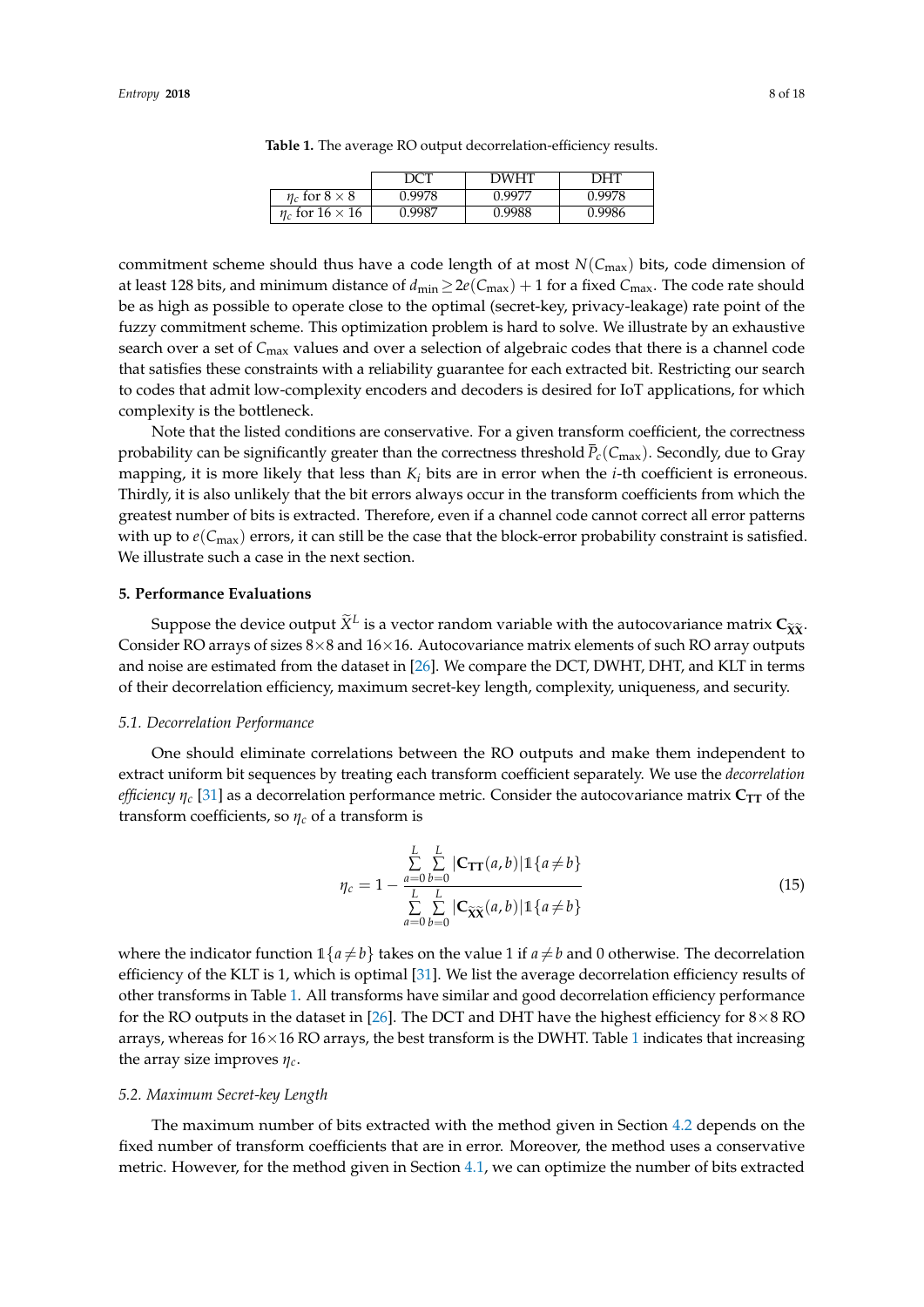<span id="page-8-0"></span>

**Figure 3.** The maximum key lengths  $S_{\text{max}}$  for  $8 \times 8$  RO arrays.

from each coefficient to maximize the secret-key length. We therefore consider only the method in Section [4.1](#page-5-2) for maximum key-length comparisons.

The secret key *S* should satisfy the length constraints of the cryptographic primitives that use it. Consider again the AES with a 128-bit secret key. We compare different transforms by calculating the maximum secret-key lengths  $S_{\text{max}}$ , defined in [\(10\)](#page-6-1), for various crossover probabilities  $p_b$  that can be obtained by applying the post-processing steps in Fig. [2.](#page-4-1) For RO array dimensions  $8\times 8$ , we show  $S_{\text{max}}$  results of the considered transforms in Fig. [3.](#page-8-0) For  $p_b \le 0.05$ ,  $R_s^*$  is high but  $N(p_b)$  is small, so *S*<sub>max</sub> is mainly determined by  $N(p_b)$ , as depicted in Fig. [3.](#page-8-0) For  $p_b \ge 0.07$ ,  $N(p_b)$  is high but  $R_s^*$  mainly determines *S*max, which is small.

The DHT, DWHT, and DCT have similar *S*max results and the KLT has worse performance than the others, which is mainly determined by the signal-to-noise ratio (SNR) in the transform domain. This illustrates that a transform's *η<sup>c</sup>* performance for the estimated RO output distribution and its *S*max performance for the estimated RO output and noise distributions can be different. We determine a crossover probability range  $P = [0.05, 0.07]$  such that the secret-key length of all transforms are close to their maximum and greater than 128. For a BSC with crossover probability  $p \in \mathcal{P}$ , we design error-correction codes such that  $P_B \leq 10^{-9}$  is satisfied. The crossover probability range considered in [\[21\]](#page-16-19) is [0.12, 0.14], while 0.14 is the only value considered in [\[32\]](#page-17-10) for the same *P<sup>B</sup>* constraint. Considering a set of crossover values rather than a single value provides more flexibility in designing error-correction codes. Our crossover probability range also allows us to use higher-rate codes than the codes for the range  $[0.12, 0.14]$  since the maximum key rate  $R_s^*$  of the fuzzy commitment scheme increases with decreasing *p<sup>b</sup>* . The proposed transform-coding algorithm with the first quantizer method is thus beneficial for code design due to smaller crossover probability *p<sup>b</sup>* .

The maximum number of extracted bits, which corresponds to *N* in  $(9)$ , for an  $8\times 8$  RO array is 16 bits for the *1-out-of-8 masking* scheme [\[7\]](#page-16-6), 32 bits for the *non-overlapping RO pairs* [\[7\]](#page-16-6), and 64 bits for the *regression-based distillers* [\[33\]](#page-17-11). Even if one assumes no errors, i.e., *R* ∗ *<sup>s</sup>* =1, for these methods, their *S*max results are much smaller than the *S*<sub>max</sub> results of our algorithm, as shown in Fig. [3.](#page-8-0)

#### *5.3. Transform Complexity*

We measure the complexity of a transform in terms of the number of operations required to compute the transform and the hardware area required to implement it in a field-programmable gate array (FPGA). We are first interested in a computational-complexity comparison for RO arrays of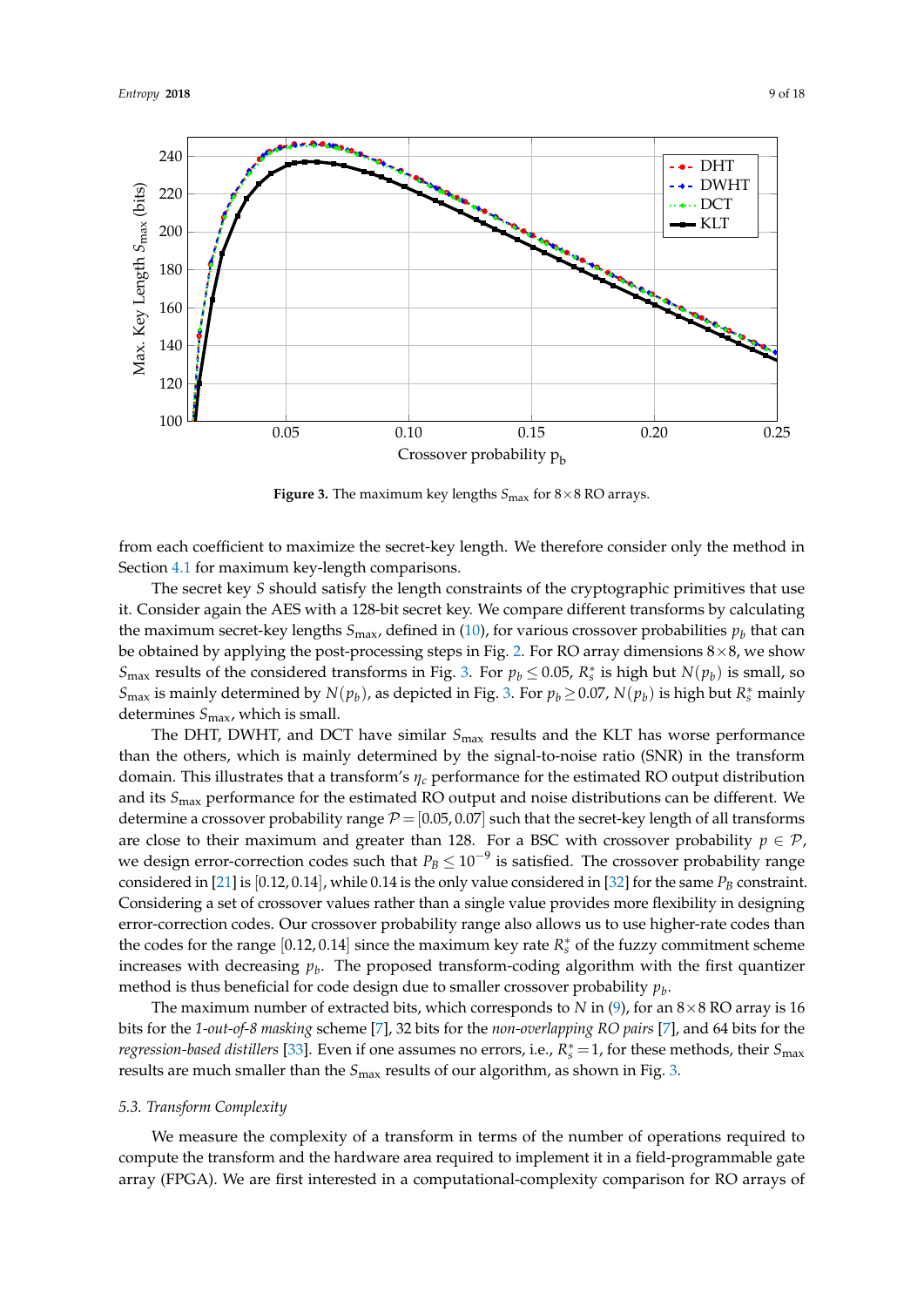<span id="page-9-0"></span>

**Figure 4.** Hardware design overview.

sizes  $r = c = 8$  and  $r = c = 16$ , which are powers of 2, so that fast algorithms are available for the DCT, DWHT, and DHT. We then present an RO PUF hardware design for the transform with the minimum computational complexity.

The computational complexity of the KLT for  $r = c = N$  is  $O(N^3)$ , while it is  $O(N^2 \log_2 N)$  for the DCT and DWHT, and  $O(N^2)$  for the DHT [\[29\]](#page-17-7). There are efficient implementations of the DWHT without multiplications [\[34\]](#page-17-12). The DWHT is thus a good candidate for RO PUF designs for, e.g., internet of things (IoT) applications.

We now give a reference FPGA implementation for the DWHT without multiplications to illustrate that the hardware area occupied by the transform-coding algorithm is small and the processing time is significantly better than previous RO PUF designs.

## 5.3.1. FPGA Implementation

We use a Xilinx ZC706 evaluation board with a Zynq-7000 XC7Z045 system-on-chip (SoC) to evaluate our DWHT design. A high level overview of the design is depicted in Fig. [4.](#page-9-0) The Zynq SoC consists of an FPGA part and an ARM Cortex-A9 dual-core processor, connected with memory-mapped AXI4 buses [\[35\]](#page-17-13). The ARM processor is connected to three components: the RO array, DWHT, and quantizer. The RO array is connected via a bi-directional memory-mapped AXI bus, and the other components are connected via AXI streaming buses [\[36\]](#page-17-14). We first measure RO outputs with counters, give the counter values as input to the DWHT, and then quantize the transform coefficients to assign bits. This is an implementation of the transform-coding algorithm given in Fig. [2.](#page-4-1)

We use a standard RO array of size  $16 \times 16$ . All ROs in a row are connected to a counter and ROs in the same row can be measured serially by using the counter. There is an additional counter that stops the counting operations after a specified time. For the FPGA we use, it is practically necessary to use at least five inverters for each RO since using three inverters results in oscillation frequencies of about 1GHz, which violates the timing constraints of the FPGA. Our RO designs with five inverters operate reliably and give oscillation frequencies in the range [400, 500] MHz. Furthermore, we use 16-bit counters so that the minimum duration  $T_{\text{min}}$  to have an overload in a counter is

<span id="page-9-1"></span>
$$
T_{\min} = \frac{2^{16} - 1}{500 \text{MHz}} = 131 \mu\text{s}.\tag{16}
$$

We therefore count each RO output for a duration of  $100\mu s$ , which is less than  $T_{\min}$  to avoid overloads. This results in a total counting duration of 1.6ms for all 16 columns of the RO array, which is compared below with the previous RO PUF designs.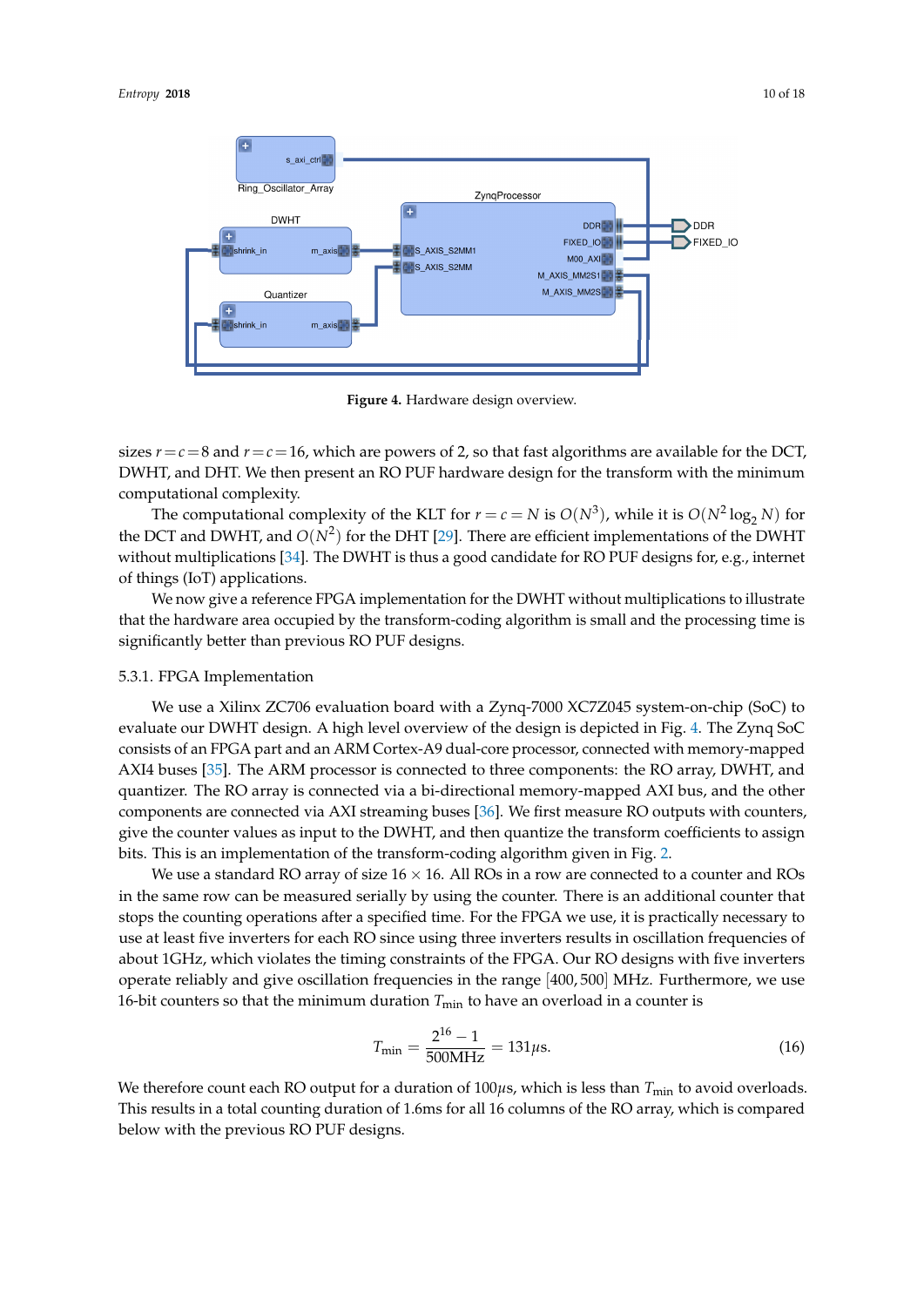<span id="page-10-0"></span>

**Figure 5.** Building blocks for the DWHT implementation.

We next implement an extended version of the algorithm, proposed for an  $8 \times 8$  array, in [\[34\]](#page-17-12) to calculate the two-dimensional (2D)  $16 \times 16$  DWHT without multiplications. The main block we use is the 4-point (4P)-2D DWHT [\[34\]](#page-17-12) that takes four inputs  $[x_0, x_1, x_2, x_3]$  and calculates

<span id="page-10-1"></span>
$$
\begin{bmatrix} y_0 & y_1 \ y_2 & y_3 \end{bmatrix} = \frac{1}{2} \begin{bmatrix} x_0 + x_1 + x_2 + x_3 & x_0 - x_1 + x_2 - x_3 \ x_0 + x_1 - x_2 - x_3 & x_0 - x_1 - x_2 + x_3 \end{bmatrix}.
$$
 (17)

We successively apply the 4P-2D DWHT to the  $16 \times 16$  RO array according to an extension of the input-selection algorithm proposed in [\[34\]](#page-17-12). We implement a finite state machine (FSM) to control the input and output AXI streaming interfaces as well as the input-selection algorithm. The building blocks of our DWHT implementation is depicted in Fig. [5,](#page-10-0) which includes

- a data random access memory (RAM) to store all array elements,
- a 32-bit index read-only memory (ROM), where each word stores four 8-bit array-element addresses,
- a multiplexer (MUX) to select the RAM address to be accessed,
- a second MUX to select the ROM input,
- a register for each input to convey different RAM words to different ports.

We first store all RO outputs in the data RAM. Then, the first word of the index ROM is fetched. This word holds the addresses of four array elements to be loaded. These array elements are passed to the 4P-2D DWHT's input registers by selecting the corresponding port in the address MUX and register bank. After evaluating the 4P-2D DWHT, the new array elements [*y*0, *y*1, *y*2, *y*3] are written back to the locations from where the inputs  $[x_0, x_1, x_2, x_3]$  were fetched. The FSM performs the same steps for all remaining ROM words and conveys the 2D DWHT coefficients to the AXI output port.

The addition and subtraction operations on four numbers in each 4P-2D DWHT evaluation requires at most two additional bits, while the subsequent bit shift to implement the division by 2 in [\(17\)](#page-10-1) removes one bit. Since the 4P-2D DWHT is applied in total four times to each RAM location, the transform requires 20-bit operations and storage in order to process the 16-bit signed numbers used for counter values.

The quantizer contains AXI stream ports, an FSM, and one ROM. The ROM holds 2 *<sup>K</sup><sup>i</sup>* − 1 quantization boundaries for the *i*-th transform coefficient. We remark that the histogram equalization step in Fig. [2](#page-4-1) is useful when the number of bits  $K_i$  extracted are large, but we choose  $K_i = K = 1$  for all used transform coefficients, which is illustrated in combination with an error-correction code design in Section [6.2.](#page-13-0) Therefore, we do not apply the histogram equalization step for this case, so the ROM contains 255 words and is of size 638 Bytes ( $\geq$  255  $*$  20 bits) in total. The FSM compares the quantizer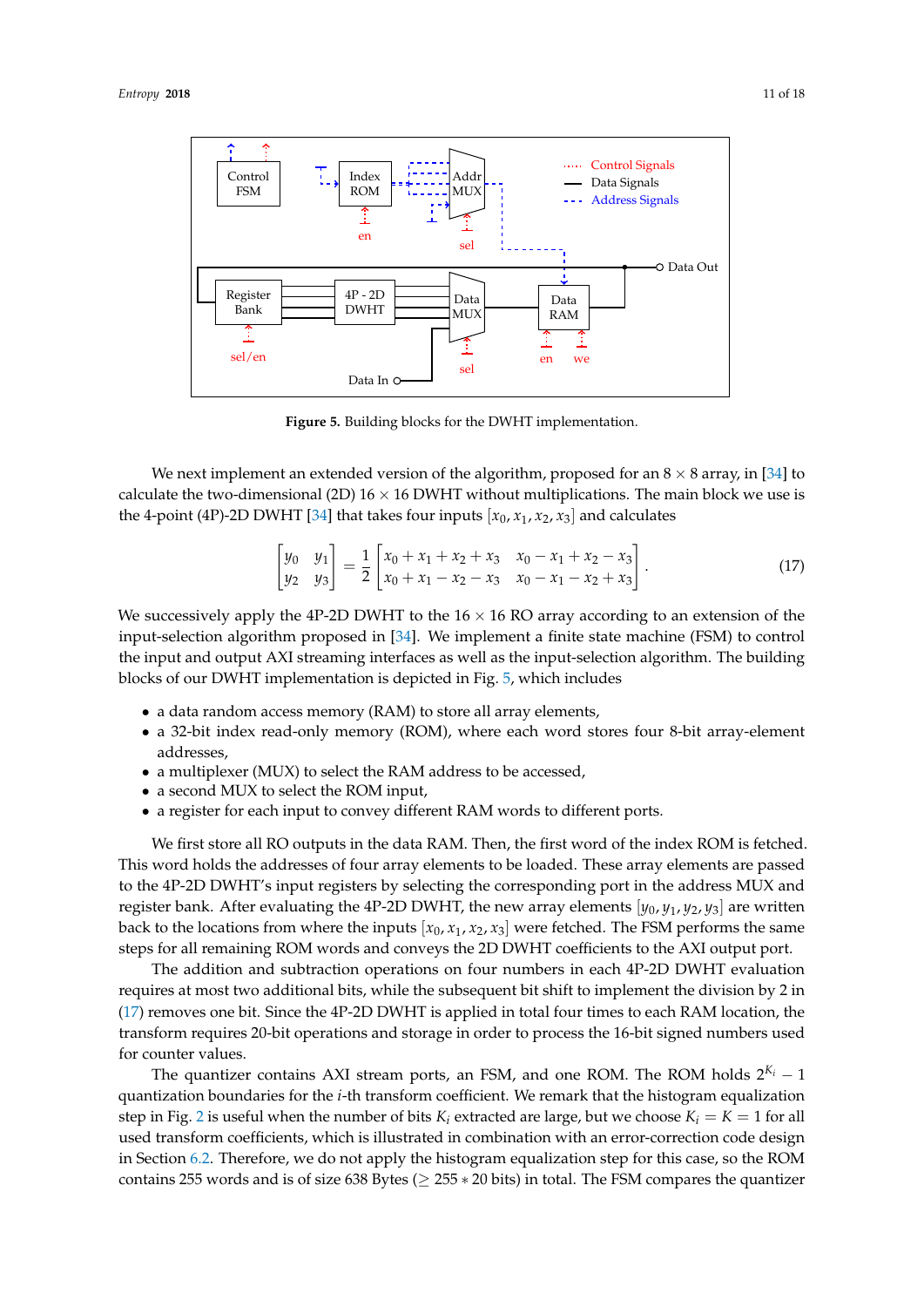<span id="page-11-0"></span>

| <b>Blocks</b>      | <b>LUTs</b> | <b>Registers</b> | <b>MUXes</b> | <b>RAM&amp;ROM</b> [Byte] | <b>Slices</b> | <b>Duration</b>   $\mu$ s |
|--------------------|-------------|------------------|--------------|---------------------------|---------------|---------------------------|
| Proposed-ROs       | 1632        | 397              | 65           |                           | 729           | 1600                      |
| Proposed-DWHT      | 326         | 200              |              | 1664                      | 99            | 66                        |
| Proposed-Quantizer | 43          | 39               |              | 638                       | 21            |                           |
| Proposed (ROPUF)   | 2001        | 636              | 65           | 2302                      | 849           | 1680                      |
| PUFKY (ROPUF) [21] | n.a.        | n.a.             | n.a.         | n.a.                      | 952           | 4611                      |

**Table 2.** Hardware area and processing delays for RO PUF designs.

input with the corresponding quantization boundary to assign a bit 1 for transform-coefficient values greater than the quantization boundary, and the bit 0 otherwise. The assigned bits are then conveyed to the output port.

## 5.3.2. Hardware Design Comparisons

We now compare our results with another RO PUF hardware design given in [\[21\]](#page-16-19) in terms of the hardware area and processing times. The number of LUTs, registers, and MUXs used in [\[21\]](#page-16-19) are not available. However, our results can be compared with their slice-count and processing-delay results since the FPGA (Spartan-6) used in [\[21\]](#page-16-19) also has 4 LUTs, 8 registers and 3 MUXes in each slice, the same as the FPGA used in this work. In addition, the quantizer and DWHT clock rate is 54MHz, as in [\[21\]](#page-16-19). There are alternative RO PUF designs in [\[37,](#page-17-15)[38\]](#page-17-16), but their secret-key lengths are smaller than 128 bits, which makes a comparison with our scheme difficult. Therefore, we list in Table [2](#page-11-0) the hardware area occupied by individual components of our RO PUF design and by the RO PUF design of [\[21\]](#page-16-19).

Table [2](#page-11-0) illustrates that the RO array causes the highest hardware cost and uses approximately 82% of all occupied LUTs, 62% of registers, and 86% of slices. We do not include the area for RAMs and ROMs, because we use Block RAM slices that are available in the FPGA. However, we include the control logic area required to control the Block RAM slices. Our DWHT-based design occupies an approximately 11% smaller RO PUF hardware area than the RO PUF design proposed in [\[21\]](#page-16-19) in terms of the number of slices used. This result can be improved if we re-use the same area for different ROs, which might increase correlations in the RO outputs. In addition, the DWHT and quantizer constitute approximately 14% of the total slice count of our RO PUF design. These results illustrate that the transform-coding approach occupies a small hardware area.

The total counter duration of 1.6ms is a result of the calculation given in [\(16\)](#page-9-1) to avoid overloads in the counters, and the choice of this value depends mainly on the number of inverters used for each RO and counter bit width. The overall processing time of the proposed design is approximately 1.68ms, which is significantly better than the processing delay of the RO PUF design in [\[21\]](#page-16-19).

## *5.4. Uniqueness and Security*

The bit sequence extracted from a physical identifier should consist of uniformly distributed bits so that the rate region  $\mathcal R$  in [\(5\)](#page-3-1) is valid. A common measure, called *uniqueness*, for checking randomness of a bit sequence is the average fractional Hamming distance between the bit sequences extracted from different RO PUFs [\[17\]](#page-16-15). We obtain similar uniqueness results for all transforms, where the mean Hamming distance is 0.500 and Hamming distance variance is approximately  $7\times10^{-4}$ . All transforms thus provide close to optimal uniqueness results due to their high decorrelation efficiencies and equipartitioned quantization intervals. These results are significantly better than the results 0.462 [\[7\]](#page-16-6) and 0.473 [\[26\]](#page-17-4).

The National Institute of Standards and Technology (NIST) provides a set of randomness tests that check whether a bit sequence can be differentiated from a uniformly random bit sequence [\[39\]](#page-17-17). We apply these tests to evaluate the randomness of the generated sequences. We observe that the bit sequences generated from ROs in the dataset [\[26\]](#page-17-4) with the DWHT pass most of the applicable tests for short lengths for both reliability metrics, which is considered to be an acceptable result [\[39\]](#page-17-17). We also conclude that the KLT performs the best due to its optimal decorrelation performance. One can apply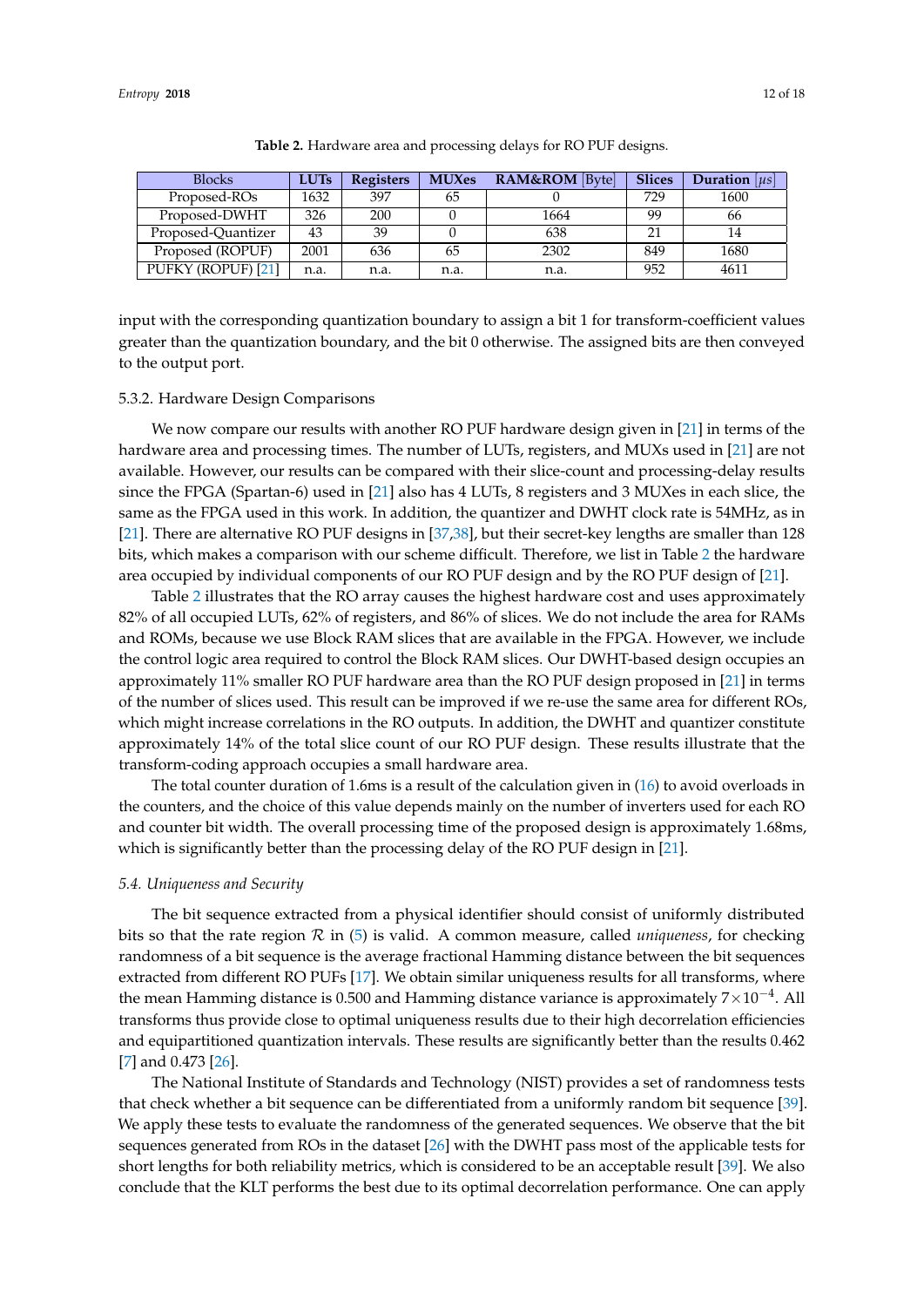a thresholding approach such that the reliable transform coefficients from which the bits are extracted do not have high correlations, which further improves the security performance [\[18\]](#page-16-16).

## <span id="page-12-0"></span>**6. Privacy and Secrecy Analysis of Proposed Error-correction Codes**

Suppose that extracted bit sequences are uniformly distributed so that the secrecy leakage is zero. We propose different codes for the transform-coding algorithm according to the two proposed reliability metrics.

## <span id="page-12-1"></span>*6.1. Codes for the Quantizer Design with Fixed Measurement Channels*

For the first quantizer method given in Section [4.1,](#page-5-2) fix an average crossover probability  $p_b = 0.06$  to obtain the highest maximum secret-key length, as shown in Fig. [3.](#page-8-0) We illustrate that there are efficient error-correction codes for the fuzzy commitment scheme with  $P_B \!\leq\! 10^{-9}$  and a small privacy-leakage rate. Recall that the code dimension has to be at least 128 bits, a requirement of the AES, so the block length is in the short block-length regime for error-correction codes with high rates and *k*=128. We expect a rate loss in our code designs due to the small block-error probability constraint and short block length. One needs finite-length bounds for the fuzzy commitment scheme, which are not available in the literature. We thus compare the performance of our codes with the region  $R$  given in [\(5\)](#page-3-1). The basic approach to design codes for small block-error probabilities and reasonable decoding complexity is to use concatenated codes. Since the hardware complexity of a code design should be small for IoT applications, we minimize also the field sizes of the codes.

**Remark 1.** It would be natural to use iterative decoders in combination with high-performance codes like low density parity check (LDPC) and turbo codes. However, hardware complexity might increase and it is a difficult task to simulate these codes for  $P_B \leq 10^{-9}$ . We thus use concatenated algebraic codes so that we can find analytical bounds on *P<sup>B</sup>* without simulations for the outer code.

The first construction uses a Reed-Muller (RM) code  $C(32, 6, 16)$  as the inner code and a Reed-Solomon (RS) code  $C(28, 22, 7)$  that operates with symbols from the Galois field  $\mathbb{F}_{2^6}$  as the outer code of a concatenated code. Every symbol of the RS code can be represented by 6 bits and the code takes 22 symbols as input, which corresponds to 132 input bits that is greater than 128 bits. The majority logic decoder (MLD) of the inner RM code transforms the BSC with crossover probability  $p_b$  = 0.06 into a channel with errors and erasures by declaring an *erasure* if there are two codewords with equal distances to a received vector and makes an *error* if a wrong codeword is selected. Simulation results show that the erasure probability after the MLD of the inner code is about 6.57 $\times10^{-5}$  and the error probability is about  $4.54\times10^{-6}$ . The BMDD for the outer code correctly reconstructs the codeword if  $2 \cdot e + v \le d$ , where *e* is the number of errors and *v* is the number of erasures in the received vector [\[40\]](#page-17-18). The block-error probability after decoding the outer RS code is approximately  $P_B \approx 1.37 \times 10^{-11}$ . The key and leakage rates of this code are  $R_s = 0.1473$  and  $R_l = 0.8527$  bits/source-bit, respectively.

An alternative concatenated code is a binary extended Bose-Chaudhuri-Hocquenghem (BCH) code  $C(256, 132, 36)$  as the outer code and a repetition code  $C(3, 1, 3)$  as the inner code. The maximum-likelihood decoder for the inner code transforms the BSC with crossover probability  $p_b = 0.06$  into a BSC with  $p_b = 0.0104$  so that the BMDD for the outer BCH code results in  $P_B =$ 3.48×10−10. The key-leakage rate pair (*R<sup>s</sup>* , *Rl*) for this code is (0.1719, 0.8281) bits/source-bit, which gives better rates than the RM+RS concatenation above and the best generalized-concatenated-code (GCC) design with the fuzzy commitment scheme in [\[32\]](#page-17-10) with the key-leakage rate pair (0.1260, 0.8740) bits/source-bit, which is shown to be better than the previous results in [\[21\]](#page-16-19). The significant improvement in the rates with a low-complexity code is due to the decrease in  $p_b$  by using our transform-coding algorithm.

The fuzzy commitment scheme can asymptotically achieve the maximum secret-key rate  $R_s^*$  = 0.6726 bits/source-bit and corresponding minimum privacy-leakage rate  $R_l^* = 0.3274$  bits/source-bit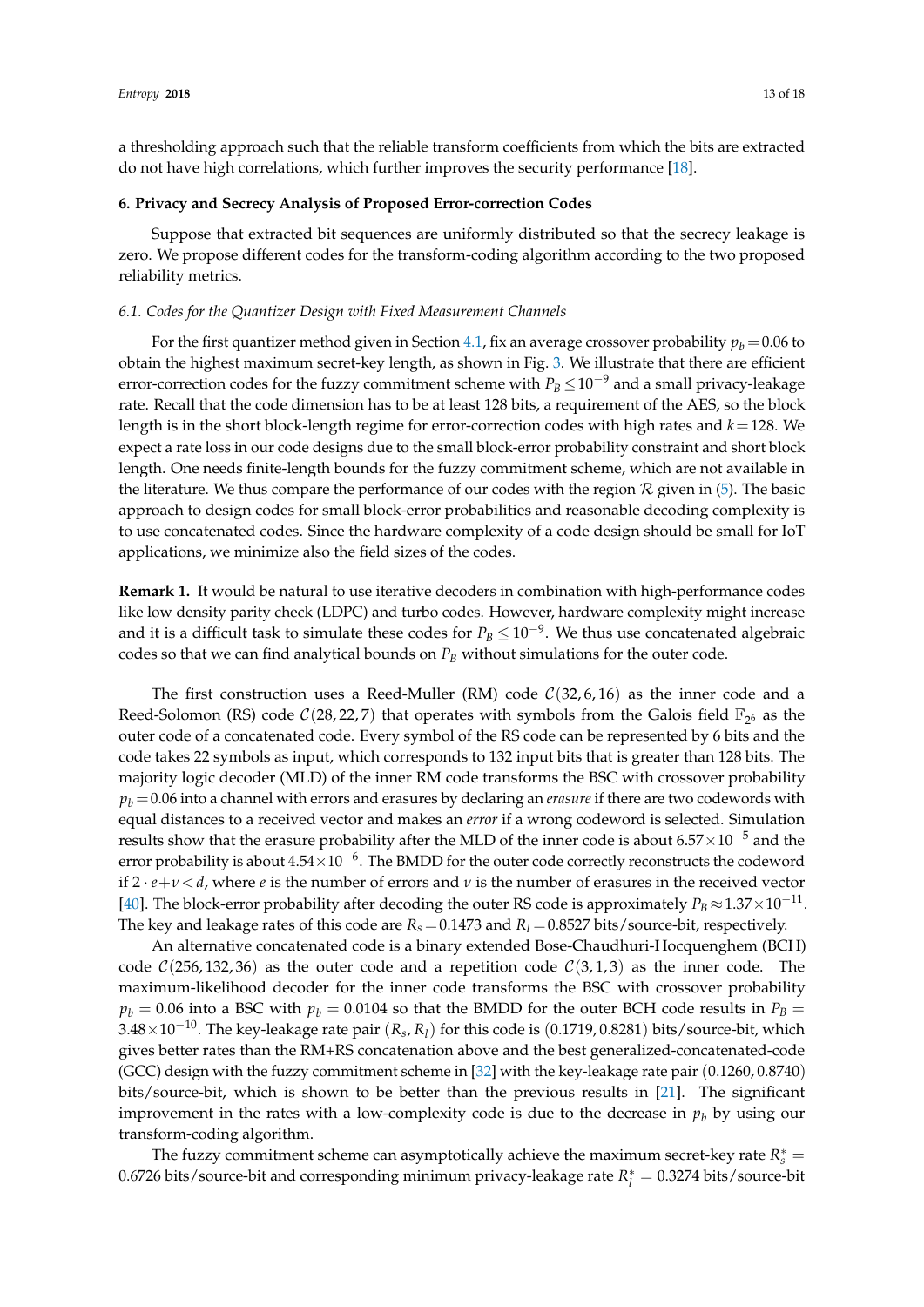<span id="page-13-1"></span>

Figure 6. The correctness probabilities for transform coefficients.

for a BSC( $p_b = 0.06$ ). Better key-leakage rate pairs are thus possible, e.g., by using GCCs or by improving the decoder for the outer code. However, these constructions would result in increased hardware complexity, which is not desired for IoT applications.

## <span id="page-13-0"></span>*6.2. Codes for the Quantizer Design with Fixed Number of Errors*

We now select a channel code according to Section [4.2](#page-6-0) to store a secret key of length 128 bits. The correctness probabilities defined in [\(11\)](#page-6-2) for the transform coefficients *T* with the three highest and three smallest probabilities are plotted in Fig. [6.](#page-13-1) The indices of the  $16 \times 16$  transform coefficients follow the order in the dataset [\[26\]](#page-17-4), where the coefficient index at the first row and first column is 1, and it increases columnwise up to 16 so that the second row starts with the index 17, the third row with the index 33, etc. The most reliable transform coefficients are the low-frequency coefficients, which are in our case at the upper-left corner of the 2D transform-coefficient array with indices such as 1, 2, 3, 17, 18, 19, 33, 34, 35. The low-frequency transform coefficients therefore have the highest SNRs for the source and noise statistics obtained from the RO dataset in [\[26\]](#page-17-4). The least reliable coefficients are observed to be spatially away from the transform coefficients at the upper-left or lower-right corners of the 2D transform-coefficient array. These results indicate that the *SNR-packing efficiency*, which can be defined similarly as the energy-packing efficiency, of a transform follows a more complicated scan order than the classic zig-zag scan order used for the energy-packing efficiency metric [\[41\]](#page-17-19). Observe from Fig. [6](#page-13-1) that increasing the number of extracted bits decreases the correctness probability for all coefficients since the quantization boundaries get closer so that errors due to noise become more likely, i.e., the probability *Pc*(*K*) defined in [\(11\)](#page-6-2) decreases with increasing *K*.

We fix the maximum number *C*max of transform coefficients *T* allowed to be in error and calculate the correctness threshold  $\bar{P}_c(C_{\text{max}})$  using [\(12\)](#page-6-3), the total number  $N(C_{\text{max}})$  of extracted bits using [\(13\)](#page-6-4), and the number  $e(C_{\text{max}})$  of errors the block code should be able to correct using [\(14\)](#page-6-5). We observe that if  $C_{\text{max}} \le 10$ ,  $\bar{P}_c(C_{\text{max}})$  is so large that  $P_{c,i}(K=1) \le \bar{P}_c(C_{\text{max}})$  for all  $i = 2, \ldots, L$ . If  $11 \le C_{\text{max}} \le 15$ , *N*(*C*<sub>max</sub>) is less than the required code dimension of 128 bits. Increasing *C*<sub>max</sub> results in a smaller correctness threshold  $\bar{P}_c(C_{\text{max}})$  so that the maximum of the number  $K_{\text{max}}(C_{\text{max}}) = K'_1(C_{\text{max}})$  of bits extracted among the *L* − 1 used coefficients increases. This approach can increase hardware complexity. We thus do not consider the cases where  $C_{\text{max}} > 20$ . Table [3](#page-14-0) shows  $\bar{P}_c(C_{\text{max}})$ ,  $N(C_{\text{max}})$ , and  $e(C_{\text{max}})$  for the remaining range of *C*max values, which are used for channel-code selection.

Consider again binary (extended) BCH and RS codes, which have good minimum-distance properties. An exhaustive search does not provide a code with dimension of at least 128 bits and with parameters satisfying any of the  $(N(C_{\text{max}}), e(C_{\text{max}}))$  pairs in Table [3.](#page-14-0) However, the correctness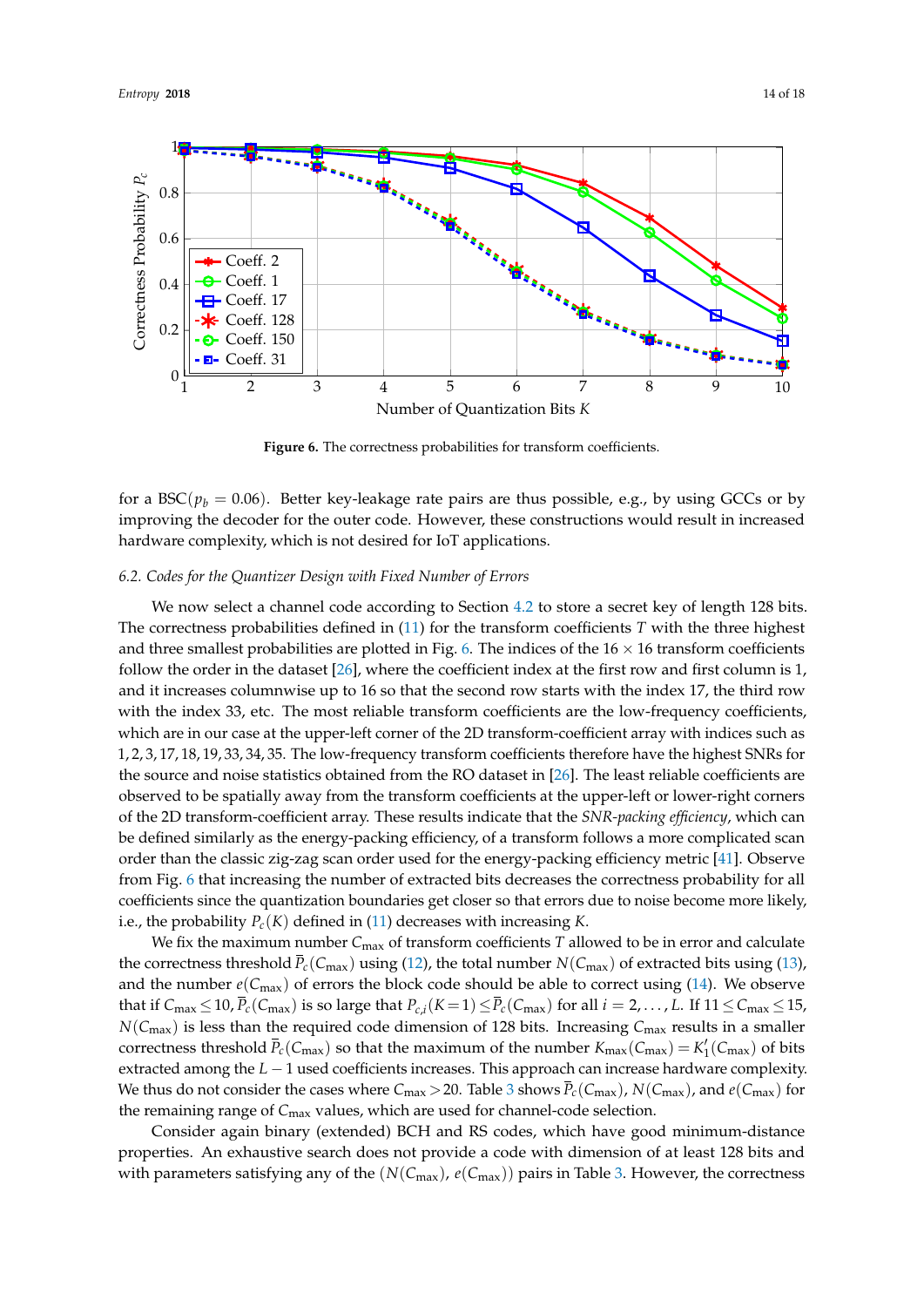**Table 3.** Code-parameter constraints.

<span id="page-14-0"></span>threshold analysis leading to Table [3](#page-14-0) is conservative. We therefore choose a BCH code with parameters as close as possible to a  $(N(C_{\text{max}}), e(C_{\text{max}}))$  pair and then prove that even if the number  $e_{\text{BCH}}$  of errors the chosen BCH code can correct is less than  $e(C_{\text{max}})$ , the block-error probability constraint is satisfied. Consider therefore the BCH code with the block length 255, code dimension 131, and a capability of correcting all error patterns with  $e_{BCH} = 18$  or less errors.

We now show that the proposed code satisfies the block-error probability constraint. First, we impose the condition that exactly one bit is extracted from each coefficient, i.e.,  $K_i = 1$  for all *i*=2, 3, . . . , *L*, so that in total *N* = *L* − 1 = 255 bits are obtained. Note that this results in independent bit errors *E<sup>i</sup>* . It follows from this condition that the chosen block code should be able to correct all error patterns with up to  $e = 20$  bit errors rather than  $e(20) = 25$  bit errors, which is still greater than the error-correction capability  $e_{BCH} = 18$  of the considered BCH code.

The block error probability  $P_B$  for the BCH code  $C(255, 131, 37)$  with a BMDD corresponds to the probability of having more than 18 errors in the codeword, i.e.,

<span id="page-14-1"></span>
$$
P_B = \sum_{j=19}^{255} \left[ \sum_{A \in \mathcal{F}_j} \prod_{i \in A} (1 - P_{c,i}) \cdot \prod_{i \in A^c} P_{c,i} \right]
$$
(18)

where  $P_{c,i}$  is the correctness probability of the *i*-th transform coefficient  $T_i$  defined in [\(11\)](#page-6-2) for  $i =$ 2, 3,  $\dots$  , 256,  $\mathcal{F}_j$  is the set of all size-*j* subsets of the set  $\{2,3,\dots,$  256 $\}$ , and  $A^c$  denotes the complement of the set *A*. The correctness probabilities  $P_{c,i}$  are different and they represent probabilities of independent events due to the independence assumption for the transform coefficients.

One needs to consider  $\sum_{j=0}^{18} {255 \choose j} \approx 1.90 \times 10^{27}$  different cases to calculate [\(18\)](#page-14-1), which is not practical. We thus use the discrete Fourier transform - characteristic function (DFT-CF) method [\[42\]](#page-17-20) to calculate the block-error probability and obtain the result  $P_B \approx 1.26 \times 10^{-11} < 10^{-9}$ . The block-error probability constraint is thus satisfied by using the BCH code  $\mathcal{C}(255, 131, 37)$  with a BMDD although the conservative analysis suggests that it would not be satisfied.

We now compare the BCH code  $C(255, 131, 37)$  with previous codes proposed for binding keys to physical identifiers with the fuzzy commitment scheme and a secret-key length of 128 bits such that  $P_B \leq 10^{-9}$  is satisfied. The (secret-key, privacy-leakage) rate pair for this proposed code is  $(R_s, R_l) = (\frac{131}{255}, 1-\frac{131}{255}) \approx (0.514, 0.486)$  bits/source-bit. This pair is significantly better than our previous results in Section [6.1](#page-12-1) proposed for a BSC( $p_b$  = 0.06). The main reason for obtaining a better (secret-key, privacy-leakage) rate pair is that the quantizer in Section [4.2](#page-6-0) allows us to exploit higher identifier-output reliability by decreasing the number of bits extracted from each transform coefficient.

We compare the secret-key and privacy-leakage rates of the BCH code  $C(255, 131, 37)$  with the region of all achievable rate pairs for the CS model and the fuzzy commitment scheme for a BSC *P*<sup>*Y*</sup>|*X* with crossover probability  $p_b = 1 - \frac{1}{L-1} \sum_{i=2}^{L} P_{c,i}(K_i = 1) ≈ 0.0097$ , i.e., the probability of being in error averaged over all used transform coefficients with the quantizer in Section [4.2.](#page-6-0) We compute the boundary points of the region  $\mathcal{R}_{cs}$  by using Mrs. Gerber's lemma [\[43\]](#page-17-21), which gives the optimal auxiliary random variable *U* in [\(6\)](#page-3-2) when  $P_{Y|X}$  is a BSC. We plot the regions of all rate pairs achievable with the fuzzy commitment scheme and CS model, the maximum secret-key rate point, the (secret-key, privacy-leakage) rate pair of the proposed code, and a finite-length bound [\[44\]](#page-17-22) for the block length of  $N = 255$  bits and  $P_B\!=\!10^{-9}$  in Fig. [7.](#page-15-1)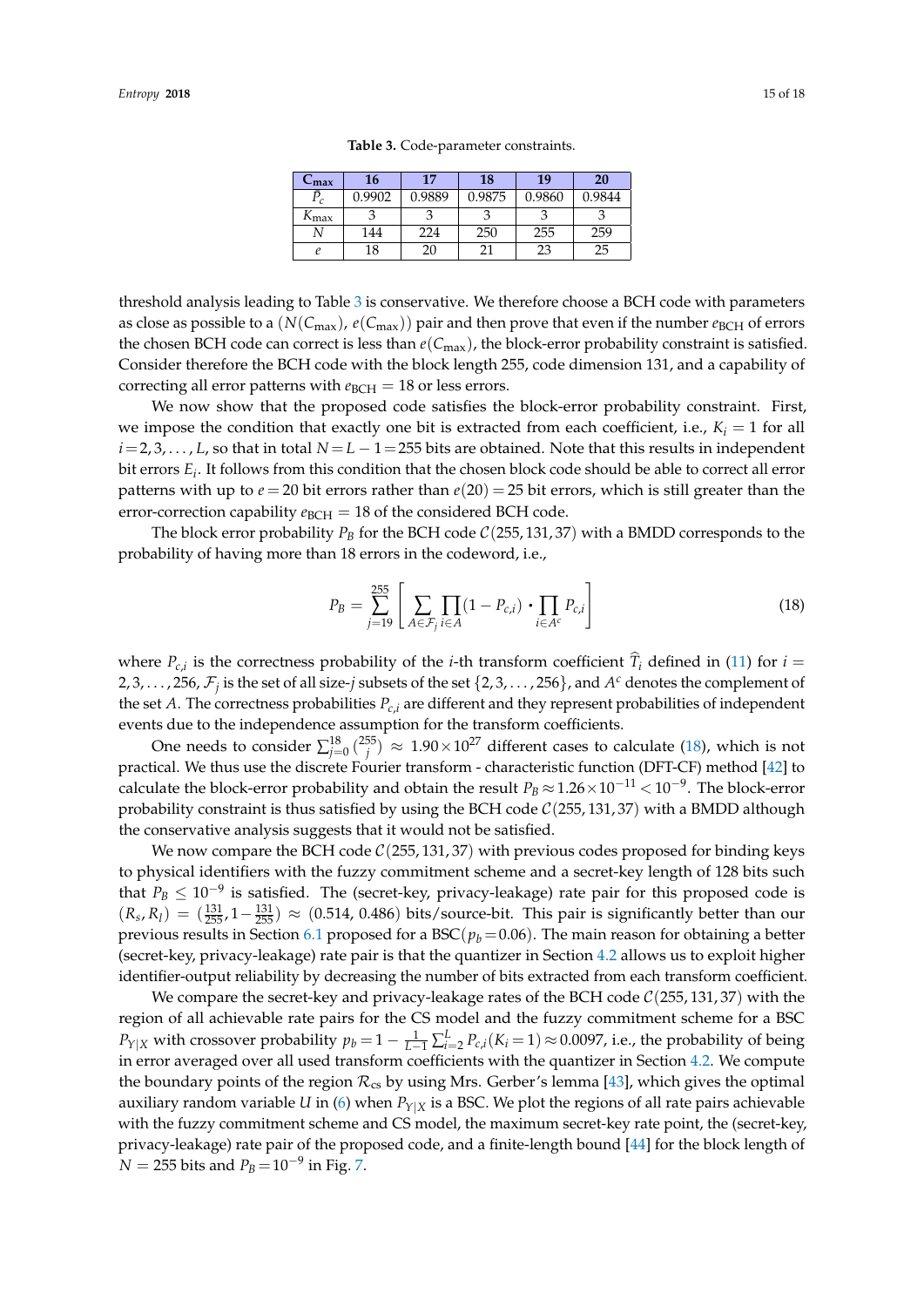<span id="page-15-1"></span>

**Figure 7.** The operation point of the proposed BCH code  $C(255, 131, 37)$ , regions of achievable rate pairs according to  $(5)$  and  $(6)$ , the maximum secret-key rate point, and a finite-length bound for  $N = 255$  bits,  $P_B = 10^{-9}$ , and BSC(0.0097).

The maximum secret-key rate is  $R_s^* \approx 0.922$  bits/source-bit with a corresponding minimum privacy-leakage rate of  $R_l^*$ ≈0.079 bits/source-bit. There is a gap between the secret-key rate of the proposed code and the only operation point where the fuzzy commitment scheme is optimal. Part of this rate loss can be explained by the short block length of the code and the small block-error probability constraint. The finite-length bound given in [\[44,](#page-17-22) Theorem 52] establishes that the rate pair  $(R_s, R_l) = (0.691, 0.309)$  bits/source-bit is achievable by using the fuzzy commitment scheme, as depicted in Fig. [7.](#page-15-1) One can therefore further improve the rate pairs by using better codes and decoders with higher hardware complexity, but this may not be possible for IoT applications. Fig. [7](#page-15-1) also illustrates that there exist other code constructions, e.g., the WZ-coding construction in [\[11\]](#page-16-10), that reduce the privacy-leakage rate for a fixed secret-key rate.

## <span id="page-15-0"></span>**7. Conclusion**

The reliability, uniqueness, security, computational-complexity, and key-length performance of various transforms was compared to select the best transforms for reliable secret-key binding for RO PUFs by using the fuzzy commitment scheme. The DWHT and DHT perform best in terms of computational-complexity, maximum key length, and reliability. All transforms give close to optimal uniqueness and good security results. A reference hardware design with the DWHT showed that the hardware area required by the transform-coding approach is small and less than required by the existing RO PUF designs. Low-complexity concatenated codes with high secret-key and small privacy-leakage rates, which are better than previous results, are proposed for a realistic block-error probability of 10<sup>-9</sup>.

We further improved the transform-coding algorithm applied to physical identifiers by designing quantizers with reliability guarantees. This alternative quantizer converts the block-error probability constraint  $P_B \leq 10^{-9}$  into a constraint on the number of transform coefficients allowed to be in error. We proposed a BCH code  $C(255, 131, 37)$  with a higher code rate than our previously proposed codes. Comparisons with the region of all achievable (secret-key, privacy-leakage) rate pairs for the fuzzy commitment scheme show that there is still a gap between the optimal rate pairs and the proposed code. This gap can be closed by using other channel codes and decoders at the cost of higher hardware complexity or by designing codes for other CS model constructions. In future work, we will apply an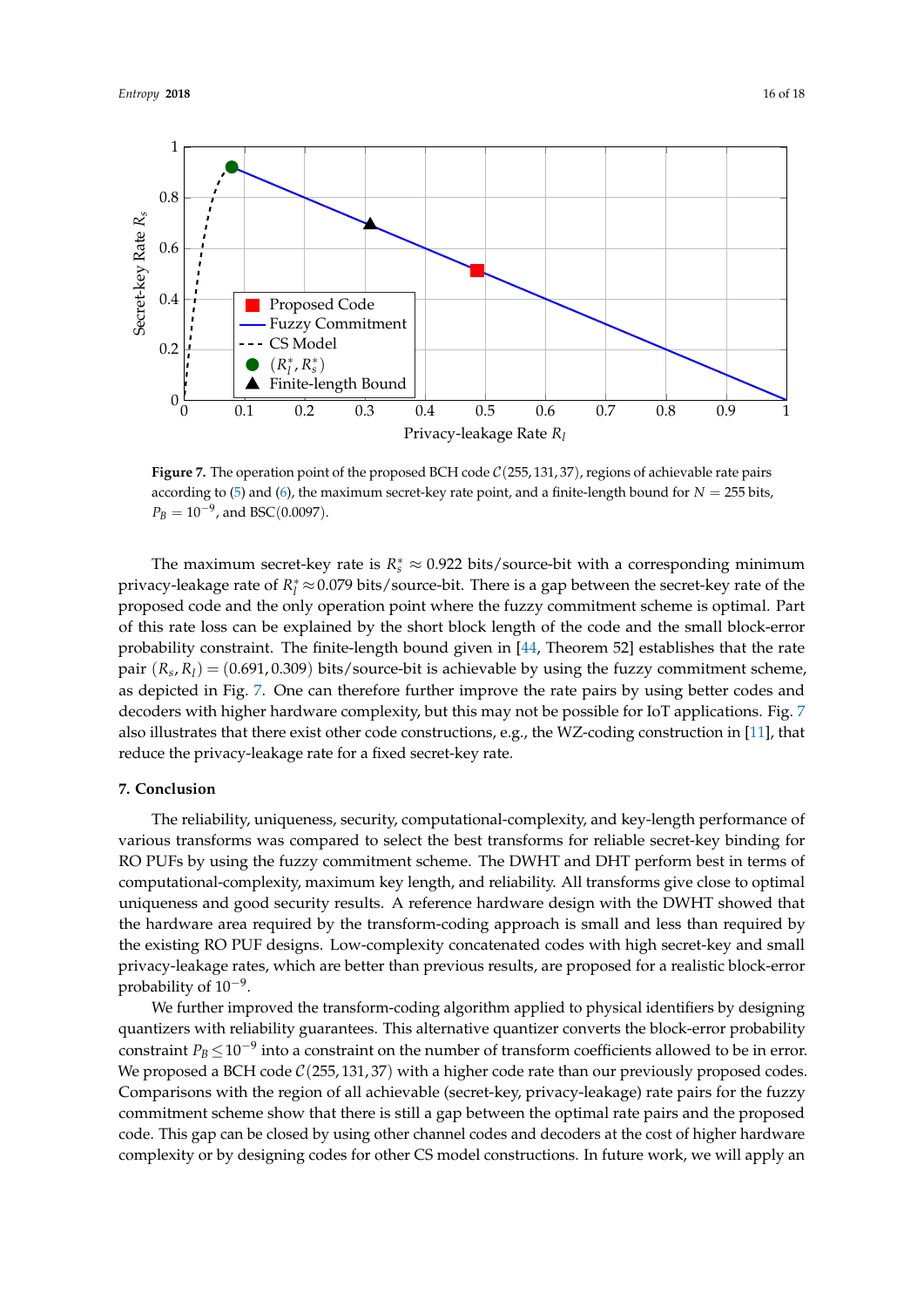extension of water-filling techniques to the transform-coefficients in order to improve the reliability and security performance.

**Acknowledgments:** O. Günlü thanks Anes Belkacem and Bernhard C. Geiger for their contributions to one of the conference papers used in this work. O. Günlü was supported by the German Research Foundation (DFG) through the project HoliPUF under the grant KR3517/6-1. V. Sidorenko is on leave from the Institute for Information Transmission Problems, Russian Academy of Science. G. Kramer was supported by an Alexander von Humboldt Professorship endowed by the German Federal Ministry of Education and Research.

# **References**

- <span id="page-16-0"></span>1. Günlü, O.; İscan, O.; Sidorenko, V.; Kramer, G. Reliable secret-key binding for physical unclonable functions with transform coding. IEEE Global Conf. Sign. and Inf. Process.; Greater Washington, DC, Dec. 2016; pp. 986–991.
- <span id="page-16-1"></span>2. Günlü, O.; Belkacem, A.; Geiger, B.C. Secret-key binding to physical identifiers with reliability guarantees. IEEE Int. Conf. Commun.; Paris, France, May 2017; pp. 1–6.
- <span id="page-16-2"></span>3. Suh, G.E.; Clarke, D.; Gassend, B.; Dijk, M.V.; Devadas, S. AEGIS: Architecture for tamper-evident and tamper-resistant processing. ACM 17th Annu. Int. Conf. Supercomputing; New York, NY, June 2003; pp. 160–171.
- <span id="page-16-3"></span>4. Pappu, R. Physical one-way functions. PhD thesis, M.I.T., Cambridge, MA, 2001.
- <span id="page-16-4"></span>5. Böhm, C.; Hofer, M. *Physical unclonable functions in theory and practice*; Springer: New York, NY, 2013.
- <span id="page-16-5"></span>6. Guajardo, J.; Kumar, S.S.; Schrijen, G.J.; Tuyls, P. FPGA intrinsic PUFs and their use for IP protection. In *Int. Workshop Cryptographic Hardware and Embedded Systems*; Paillier, P.; Verbauwhede, I., Eds.; Berlin Heidelberg, Germany: Springer-Verlag, 2007; pp. 63–80.
- <span id="page-16-6"></span>7. Suh, G.E.; Devadas, S. Physical unclonable functions for device authentication and secret key generation. ACM/IEEE Design Automation Conf.; San Diego, CA, June 2007; pp. 29–14.
- <span id="page-16-7"></span>8. Gassend, B. Physical random functions. Master's thesis, M.I.T., Cambridge, MA, 2003.
- <span id="page-16-8"></span>9. Dodis, Y.; Ostrovsky, R.; Reyzin, L.; Smith, A. Fuzzy extractors: How to generate strong keys from biometrics and other noisy data. *Soc. Industrial Appl. Math. J. Comp.* Mar. **2008**, *38*, 97–139.
- <span id="page-16-9"></span>10. Juels, A.; Wattenberg, M. A fuzzy commitment scheme. ACM Conf. Comp. and Commun. Security; New York, NY, Nov. 1999; pp. 28–36.
- <span id="page-16-10"></span>11. Günlü, O.; ˙I¸scan, O.; Sidorenko, V.; Kramer, G. Wyner-Ziv coding for physical unclonable functions and biometric secrecy systems. Sep. 2017, [Online]. Available: arxiv.org/abs/1709.00275.
- <span id="page-16-11"></span>12. Maes, R. *Physically unclonable functions*; Berlin-Heidelberg, Germany: Springer-Verlag, 2013.
- <span id="page-16-12"></span>13. Ignatenko, T.; Willems, F. Biometric systems: Privacy and secrecy aspects. *IEEE Trans. Inf. Forensics and Sec.* Dec. **2009**, *4*, 956–973.
- <span id="page-16-20"></span>14. Lai, L.; Ho, S.W.; Poor, H.V. Privacy-security trade-offs in biometric security systems - Part I: Single use case. *IEEE Trans. Inf. Forensics and Sec.* Mar. **2011**, *6*, 122–139.
- <span id="page-16-13"></span>15. Günlü, O.; Kramer, G. Privacy, secrecy, and storage with noisy identifiers. Jan. 2016, [Online]. Available: arxiv.org/abs/1601.06756.
- <span id="page-16-14"></span>16. Günlü, O. Design and analysis of discrete cosine transform based ring oscillator physical unclonable functions. Master's thesis, Techn. Univ. Munich, Munich, Germany, 2013.
- <span id="page-16-15"></span>17. Günlü, O.; İşcan, O. DCT based ring oscillator physical unclonable functions. IEEE Int. Conf. Acoustics, Speech and Sign. Proc.; Florence, Italy, May 2014; pp. 8198–8201.
- <span id="page-16-16"></span>18. Günlü, O.; ˙I¸scan, O.; Kramer, G. Reliable secret key generation from physical unclonable functions under varying environmental conditions. IEEE Int. Workshop Inf. Forensics and Security; Rome, Italy, Nov. 2015; pp. 1–6.
- <span id="page-16-17"></span>19. Ignatenko, T.; Willems, F.M. Information leakage in fuzzy commitment schemes. *IEEE Trans. Inf. Forensics and Sec.* June **2010**, *5*, 2337–348.
- <span id="page-16-18"></span>20. Ignatenko, T.; Willems, F.M. Privacy-leakage codes for biometric authentication systems. IEEE Int. Conf. Acoustics, Speech and Sign. Proc.; Florence, Italy, May 2014; pp. 1601–1605.
- <span id="page-16-19"></span>21. Maes, R.; Herrewege, A.V.; Verbauwhede, I. PUFKY: A fully functional PUF-based cryptographic key generator. In *Cryptographic Hardware and Embedded Sys.*; Berlin Heidelberg, Germany: Springer-Verlag, Sep. 2012; pp. 302–319.